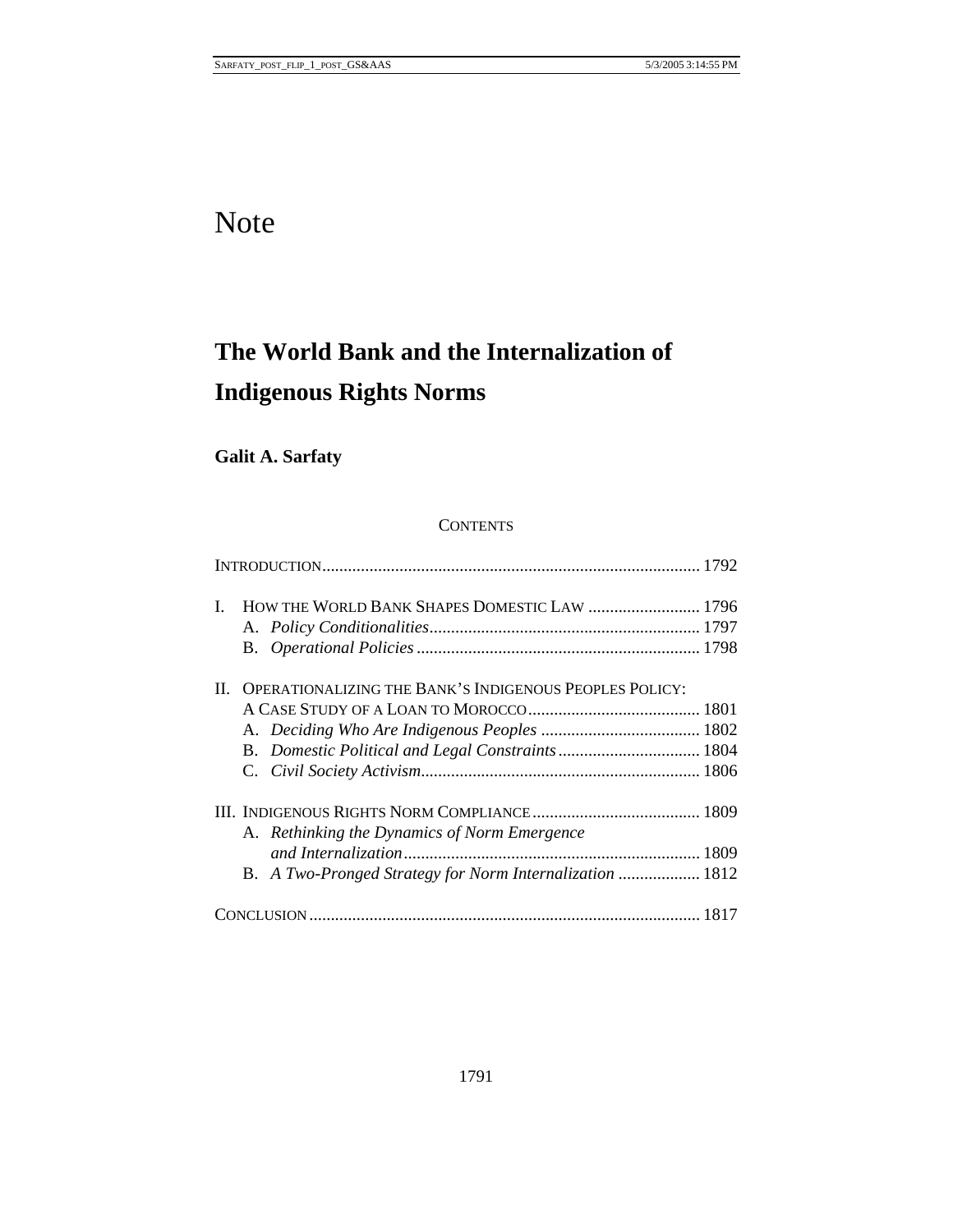#### **INTRODUCTION**

International organizations, particularly international financial institutions, are becoming central players in promoting compliance with human rights norms and the adoption of social and environmental standards. The policymaking of the World Bank exemplifies this trend. By adopting operational policies on issues like indigenous peoples, involuntary resettlement, and environmental assessment, the World Bank has emerged as an important actor in the interpretive community for public international law.<sup>1</sup>

World Bank operational policies are becoming de facto global standards among other development banks as well as institutions engaged in project finance. For example, they serve as a model for the Equator Principles, a set of voluntary social and environmental guidelines that have been adopted by at least twenty-nine private banks.<sup>2</sup> Export credit agencies (ECAs) are another type of economic actor applying Bank policies on environmental and social issues, largely in response to outside pressure.<sup>3</sup> In 2000, a group of more than 300 nongovernmental organizations (NGOs) signed the Jakarta Declaration for Reform of Official Export Credit and Investment Insurance Agencies, which includes a call for "[b]inding common environmental and social guidelines and standards [that are] no lower and less rigorous than existing international procedures and standards for public international finance such as those of the World Bank Group."4 Although

<sup>1.</sup> Interpretive communities are groups that "establish their own meanings . . . through their constant struggle to define and maintain the independence and authority of their *nomos*," or normative universe of rules and principles of justice. Robert M. Cover, *The Supreme Court, 1982 Term—Foreword:* Nomos *and Narrative*, 97 HARV. L. REV. 4, 25 (1983). They possess a degree of norm-generating autonomy, which allows them to "interpret the terms of the[ir] association's own being." *Id*. at 32.

<sup>2.</sup> The Equator Principles are modeled on the social and environmental standards of the International Finance Corporation (IFC), the private-sector arm of the World Bank. They were originally conceived in October 2002 when the IFC invited a group of major private banks to discuss an environmental and social risk-assessment framework for the projects that they finance that are over fifty million dollars in size. These projects often include oil and gas pipelines and hydroelectric dams, which are particularly prone to causing environmental and social disruption. The Equator Principles' preamble states, "We will not provide loans directly to projects where the borrower will not or is unable to comply with our environmental and social policies and processes." THE "EQUATOR PRINCIPLES": AN INDUSTRY APPROACH FOR FINANCIAL INSTITUTIONS IN DETERMINING, ASSESSING AND MANAGING ENVIRONMENTAL & SOCIAL RISK IN PROJECT FINANCING, at pmbl. (2003), *available at* http://www.equator-principles.com/ documents/Equator\_Principles.pdf; *see also* Tom Nelthorpe, *Principled Finance?*, PROJECT FIN., June 2003, at 20, 20.

<sup>3.</sup> ECAs are public agencies, like the Export-Import Bank of the United States and the U.S. Overseas Private Investment Corporation, that provide government-backed financing to corporations from their home countries to conduct business abroad, particularly in developing countries.

<sup>4.</sup> ECA Watch, Jakarta Declaration for Reform of Official Export Credit and Investment Insurance Agencies, http://www.eca-watch.org/goals/jakartadec.html (last visited Apr. 28, 2005). Since the signing of the Jakarta Declaration, member governments of the Organization for Economic Cooperation and Development (OECD) Working Party on Export Credits and Credit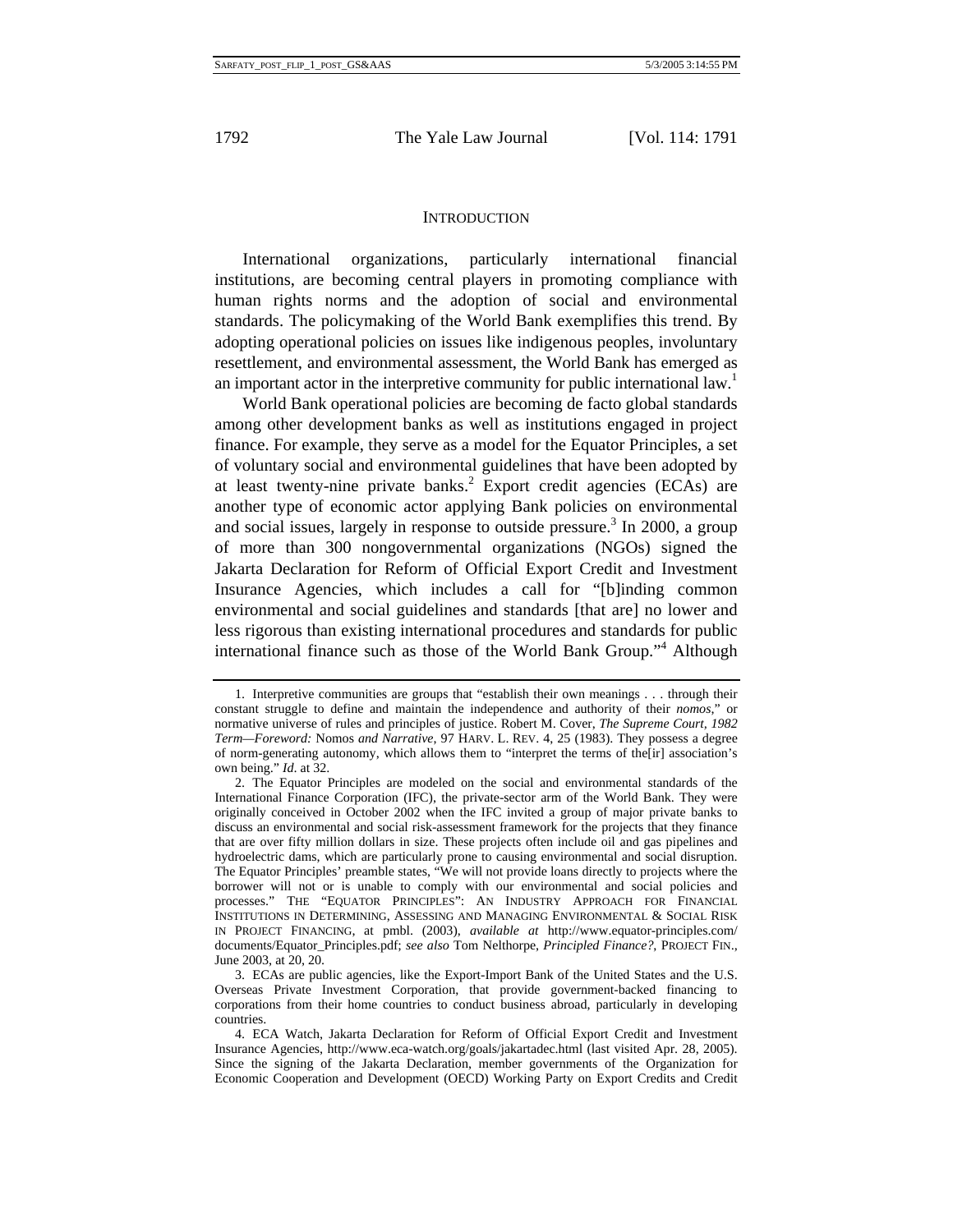the Bank has faced protests over controversial projects,<sup>5</sup> NGOs nonetheless consider its standards "a minimum floor that any environmentally and socially sensitive project should meet."<sup>6</sup> Given the adoption of Bank guidelines by various economic institutions, it is important to understand the process by which these standards shape the policies of borrower countries and influence the interactions among a range of actors, from government officials and Bank staff to civil society activists.

Transnational legal process, one of the leading theoretical approaches to international law, can help explain the increasing importance of nonstate actors like the World Bank in enforcing international norms such as human rights.<sup>7</sup> According to the traditional form of the theory, international norms penetrate domestic legal systems through norm internalization. Nonstate actors, including individuals and institutions like the Bank and NGOs, cooperate with state actors to internalize international norms into domestic law. A study exclusively of government-to-government interactions would thus overlook a crucial way in which domestic law is shaped.

The conventional version of this theory, however, fails to account for the internal dynamics of the transnational legal process as applied to international institutions like the World Bank. This Note demonstrates that the processes of norm emergence and internalization are more nuanced than has been suggested in contemporary normative theories.<sup>8</sup> Understanding

6. Press Release, Friends of the Earth et al., Memorandum on Camisea Project Violations of World Bank Safeguard Policies (Oct. 17, 2002), *available at* http://www.bicusa.org/bicusa/issues/ misc\_resources/338.php.

8. Existing scholarship in political science discusses the role of international actors in facilitating norm internalization in states. *See, e*.*g*., MARGARET KECK & KATHRYN SIKKINK, ACTIVISTS BEYOND BORDERS: ADVOCACY NETWORKS IN INTERNATIONAL POLITICS (1998); Martha Finnemore & Kathryn Sikkink, *International Norm Dynamics and Political Change*,

Guarantees have drafted a common set of environmental guidelines. The guidelines urge members undertaking environmental reviews to "benchmark projects . . . against the safeguard policies published by the World Bank Group," particularly the policies on involuntary resettlement, indigenous peoples, and cultural property. OECD Working Party on Export Credits and Credit Guarantees, *Updated Recommendation on Common Approaches on Environment and Officially Supported Export Credits*, ¶ 12.1 & n.2, TD/ECG(2005)3 (Feb. 25, 2005), *available at*  http://webdomino1.oecd.org/olis/2005doc.nsf/Linkto/td-ecg(2005)3.

<sup>5.</sup> These include the Planafloro project in Brazil; the Narmada Dam in India; and the Three Gorges Dam in China, which was canceled due to intense outside pressure. Jonathan A. Fox & L. David Brown, *Assessing the Impact of NGO Advocacy Campaigns on World Bank Projects and Policies*, *in* THE STRUGGLE FOR ACCOUNTABILITY: THE WORLD BANK, NGOS, AND GRASSROOTS MOVEMENTS 485, 500-03 (Jonathan A. Fox & L. David Brown eds., 1998).

<sup>7.</sup> Transnational legal process is "the theory and practice of how public and private actors nation-states, international organizations, multinational enterprises, non-governmental organizations, and private individuals—interact in a variety of public and private, domestic and international fora to make, interpret, enforce, and ultimately, internalize rules of transnational law." Harold Hongju Koh, *Transnational Legal Process*, 75 NEB. L. REV. 181, 183-84 (1996); *see also* Harold Hongju Koh, *The 1998 Frankel Lecture: Bringing International Law Home*, 35 HOUS. L. REV. 623 (1998) [hereinafter Koh, *Bringing International Law Home*]; Catherine Powell, *The Role of Transnational Norm Entrepreneurs in the U*.*S*. *"War on Terrorism*,*"* 5 THEORETICAL INQUIRIES L. 47 (2004); Harold Hongju Koh, *Why Do Nations Obey International Law?*, 106 YALE L.J. 2599 (1997) (review essay) [hereinafter Koh, *Why Obey?*].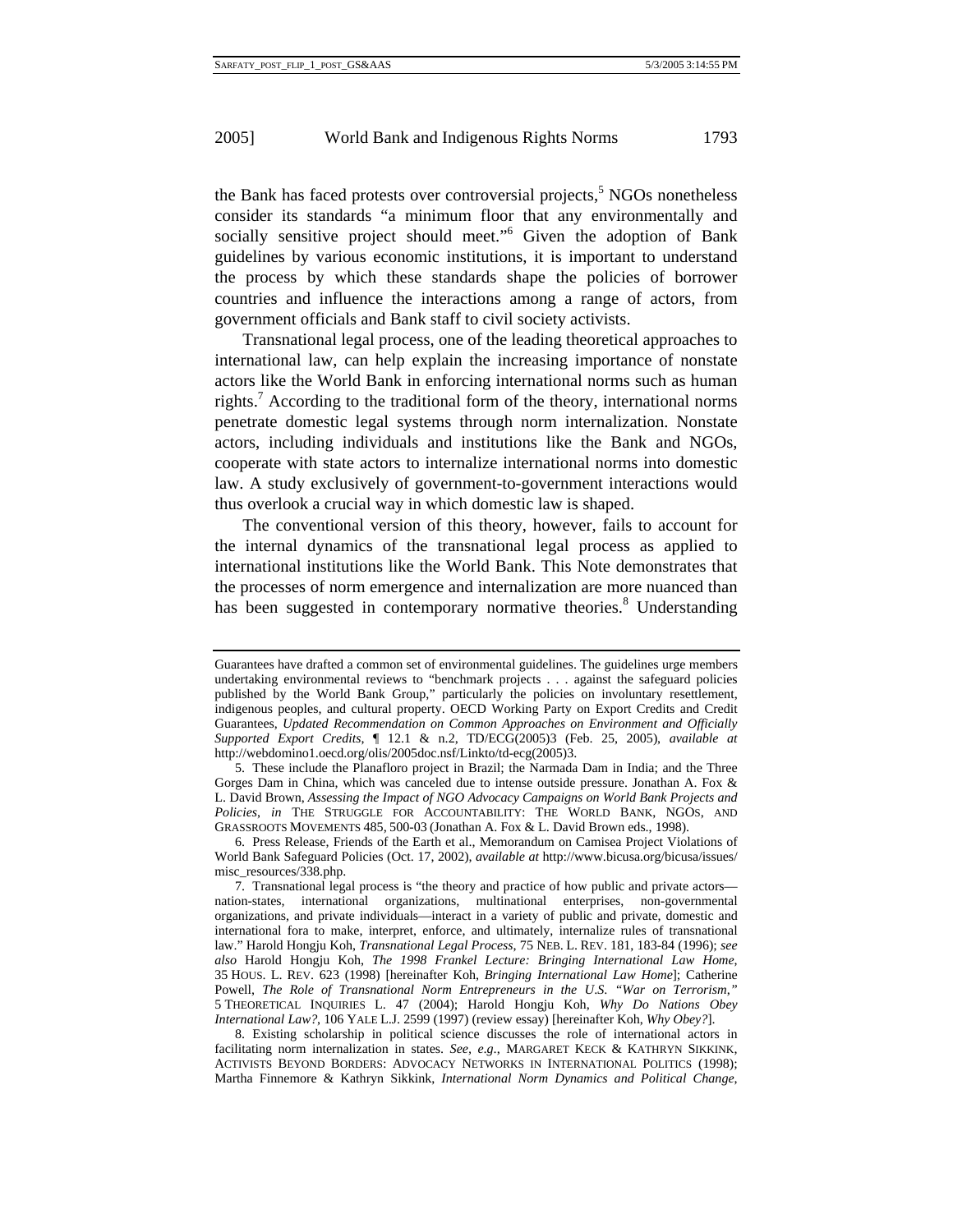these processes requires not simply an examination of the Bank's written policies but, more importantly, an analysis of the internal deliberations within the institution over how to interpret and implement those policies. I argue that a number of factors shape the Bank's influence over human rights norm compliance in borrower countries. These factors can constrain or facilitate norm internalization.

The Bank's effectiveness in bringing about the internalization of indigenous rights norms in borrower countries depends on both external factors (domestic legal and political constraints and the level of civil society resistance) and internal ones (power relations within the institution). Domestic constraints exist in countries with inadequate legal frameworks for recognizing indigenous rights. In the face of these constraints, the institutional culture of the Bank is often divided on whether to apply the Bank's policy on indigenous peoples. Civil society activists may then exploit internal tensions and forge alliances with advocates within the Bank who are pushing for policy compliance. As a result, minority voices within the institution, often including non-economist social scientists, can exert greater influence on how indigenous-peoples-related issues are addressed in development projects. Studying how tensions are resolved and what factors lead staff to apply or not apply the Bank's indigenous peoples policy requires an analysis of the organizational culture of the Bank and how the institution (acting as a single unit) interacts with outside actors. A revised version of transnational legal process theory must account for these external and internal factors.

When studying the relationship between state and nonstate actors, one must recognize that all actors—including international institutions like the Bank—are diverse and may be rife with internal conflict. Most studies of the Bank have overlooked the internal divisions between departments and between individuals, instead treating it as a monolithic institution.<sup>9</sup> My analysis of one aspect of the Bank—its approach to indigenous peoples, who are among the most disadvantaged and marginalized populations in many areas of the world and are particularly vulnerable to changes caused by development projects—helps uncover internal disagreements. In projects affecting indigenous peoples, Bank staff must balance competing interests in deciding whether and when to apply the indigenous peoples policy and how to implement the policy once it is applied. As a result, actions are

<sup>52</sup> INT'L ORG. 887 (1998); Thomas Risse & Kathryn Sikkink, *The Socialization of International Human Rights Norms into Domestic Practices: Introduction*, *in* THE POWER OF HUMAN RIGHTS: INTERNATIONAL NORMS AND DOMESTIC CHANGE 1 (Thomas Risse et al. eds., 1999). But this literature fails to describe how states can socialize international actors to neglect or even violate the actors' own norms.

<sup>9.</sup> *See, e*.*g*., 50 YEARS IS ENOUGH: THE CASE AGAINST THE WORLD BANK AND THE INTERNATIONAL MONETARY FUND (Kevin Danaher ed., 1994); 1-3 IBRAHIM F.I. SHIHATA, THE WORLD BANK IN A CHANGING WORLD (1991, 1995, 2000); SIGRUN I. SKOGLY, THE HUMAN RIGHTS OBLIGATIONS OF THE WORLD BANK AND INTERNATIONAL MONETARY FUND (2001).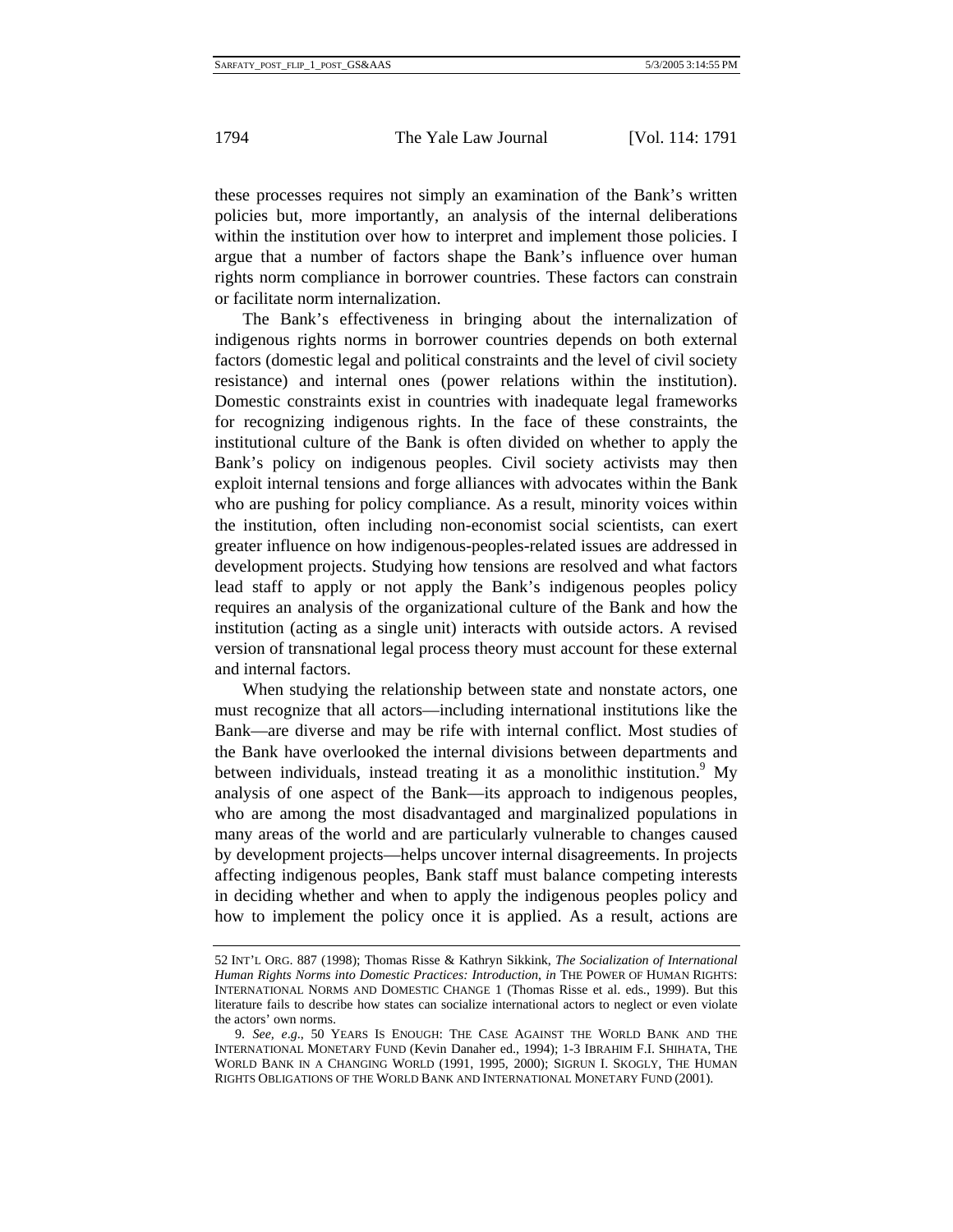continuously contested and renegotiated within the institution itself. These internal contestations often correspond to divisions between competing interest groups and are most pronounced in regard to countries where domestic legal systems do not recognize indigenous peoples or sufficiently address indigenous-peoples-related issues. For example, economists may disagree with environmentalists and anthropologists over whether to apply the indigenous peoples policy in a borrower country where there are no legal provisions that recognize special rights for indigenous peoples.

The Bank's approach to indigenous rights is, therefore, a useful lens for understanding the institution's role in the transnational legal process, where international norms seep into domestic law, often in the face of competing national self-interest. The dynamics of this process shed light on how the Bank balances its mandate of poverty reduction with human-rights-related concerns. They also have implications for the role of international institutions in the transnational legal process. In rethinking this theory, I offer a more nuanced model of norm emergence and internalization that takes account of the experience of the Bank with respect to indigenous rights. I acknowledge that my argument assumes that the Bank should be involved in the promotion of human rights in general and indigenous rights in particular. While there are counterarguments in favor of an exclusively economic focus for the Bank, a discussion of that debate is beyond the scope of this Note.

This Note proceeds in three Parts. Part I demonstrates how the World Bank shapes the domestic law of borrower countries. I examine the Bank's exercise of legal authority over countries through two mechanisms, attaching policy conditionalities to loans and incorporating its operational policies into loan agreements, both of which enable international norms to penetrate domestic legal systems.

Part II traces the Bank's involvement in indigenous rights and presents a case study of a Bank loan proposed for Morocco in the early 1990s. Through this case study, I highlight the domestic political and legal constraints Bank staff sometimes face when operationalizing the indigenous peoples policy, as well as the role of civil society activists in influencing how the Bank overcomes these constraints.

The experience of the Bank with respect to indigenous rights offers lessons for how to rethink transnational legal process theory. In Part III, I analyze the processes of norm emergence and internalization from the vantage point of one institution and its internal and external relations. I then turn to a prescriptive account of how to achieve internalization of indigenous rights norms in the Bank and in borrower countries. The Conclusion suggests possible implications of this analysis for the anthropology of international institutions more generally.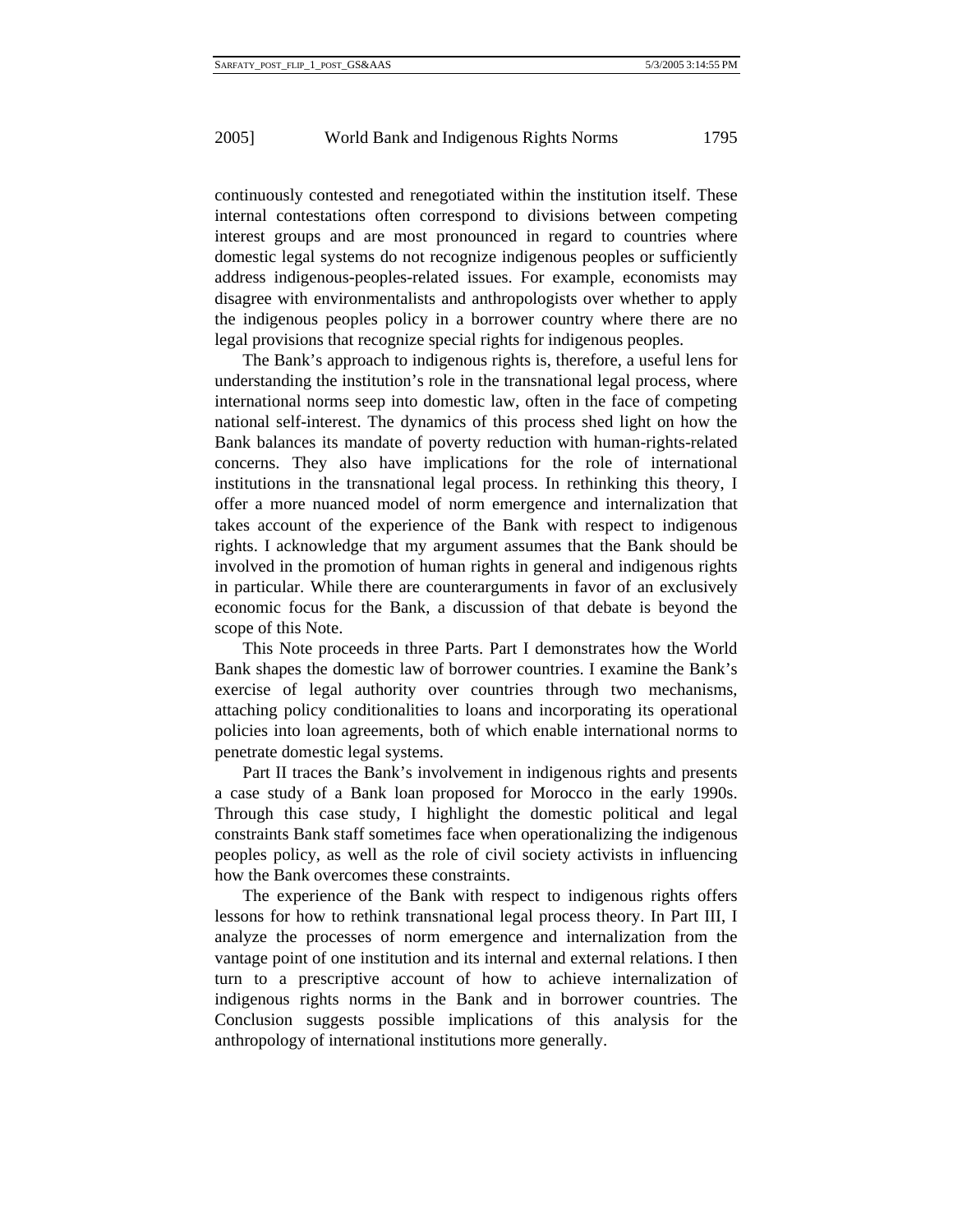# I. HOW THE WORLD BANK SHAPES DOMESTIC LAW

The World Bank has emerged as an important actor in the international law community since its founding in 1944. It exercises political and economic leverage over countries through loan and credit agreements, which are binding under the international law of treaties.<sup>10</sup> Because it conditions these agreements on compliance with its operational standards, it can incorporate specific policy and institutional reforms into domestic legal systems. By exerting control over the policies of borrower countries, the Bank can play a vital role in the internalization and domestic enforcement of international law.

As an international organization, the Bank is more than just a collection of individual member states; it also serves as a governance institution with its own international legal personality. Its status as a legal person means it can both execute and be subject to international responsibilities and obligations, possibly including obligations incumbent on it under international agreements and customary international  $law<sup>11</sup>$ . The Bank possesses a range of powers necessary to discharge its functions and fulfill its purposes, particularly poverty alleviation and economic development. Its Articles of Agreement provide that it "shall possess full juridical personality, and, in particular, the capacity: (i) to contract; (ii) to acquire and dispose of immovable and movable property; [and] (iii) to institute legal proceedings."<sup>12</sup> Most importantly, it has the capacity to enter into loan and credit agreements.<sup>13</sup> The Bank and borrower countries have a responsibility to carry out these legally binding agreements.

In order to understand the nature of the Bank's legal authority over countries, I describe two mechanisms by which the Bank influences the behavior and policies of borrower countries: policy conditionalities and operational standards.

<sup>10.</sup> Laurence Boisson de Chazournes, *Policy Guidance and Compliance: The World Bank Operational Standards*, *in* COMMITMENT AND COMPLIANCE: THE ROLE OF NON-BINDING NORMS IN THE INTERNATIONAL LEGAL SYSTEM 281, 282 (Dinah Shelton ed., 2000).

<sup>11.</sup> While the scope of the Bank's obligations under international law is an unresolved question, legal scholars and advocates have increasingly argued that the institution *is* subject to international treaties, regardless of whether a borrower country has signed on to those treaties. *See, e*.*g*., Daniel D. Bradlow, *The World Bank, the IMF, and Human Rights*, 6 TRANSNAT'L L. & CONTEMP. PROBS. 47 (1996); Gunther Handl, *The Legal Mandate of Multilateral Development Banks as Agents for Change Toward Sustainable Development*, 92 AM. J. INT'L L. 642 (1998); Fergus MacKay, *Universal Rights or a Universe unto Itself? Indigenous Peoples' Human Rights and the World Bank's Draft Operational Policy 4*.*10 on Indigenous Peoples*, 17 AM. U. INT'L L. REV. 527 (2002).

<sup>12.</sup> Articles of Agreement of the International Bank for Reconstruction and Development, art. VII, § 2, July 22, 1944, 60 Stat. 1440, 1457 (1945), 2 U.N.T.S. 134, 180 (1947) [hereinafter Articles of Agreement].

<sup>13.</sup> C.F. AMERASINGHE, PRINCIPLES OF THE INSTITUTIONAL LAW OF INTERNATIONAL ORGANIZATIONS 102 (1996).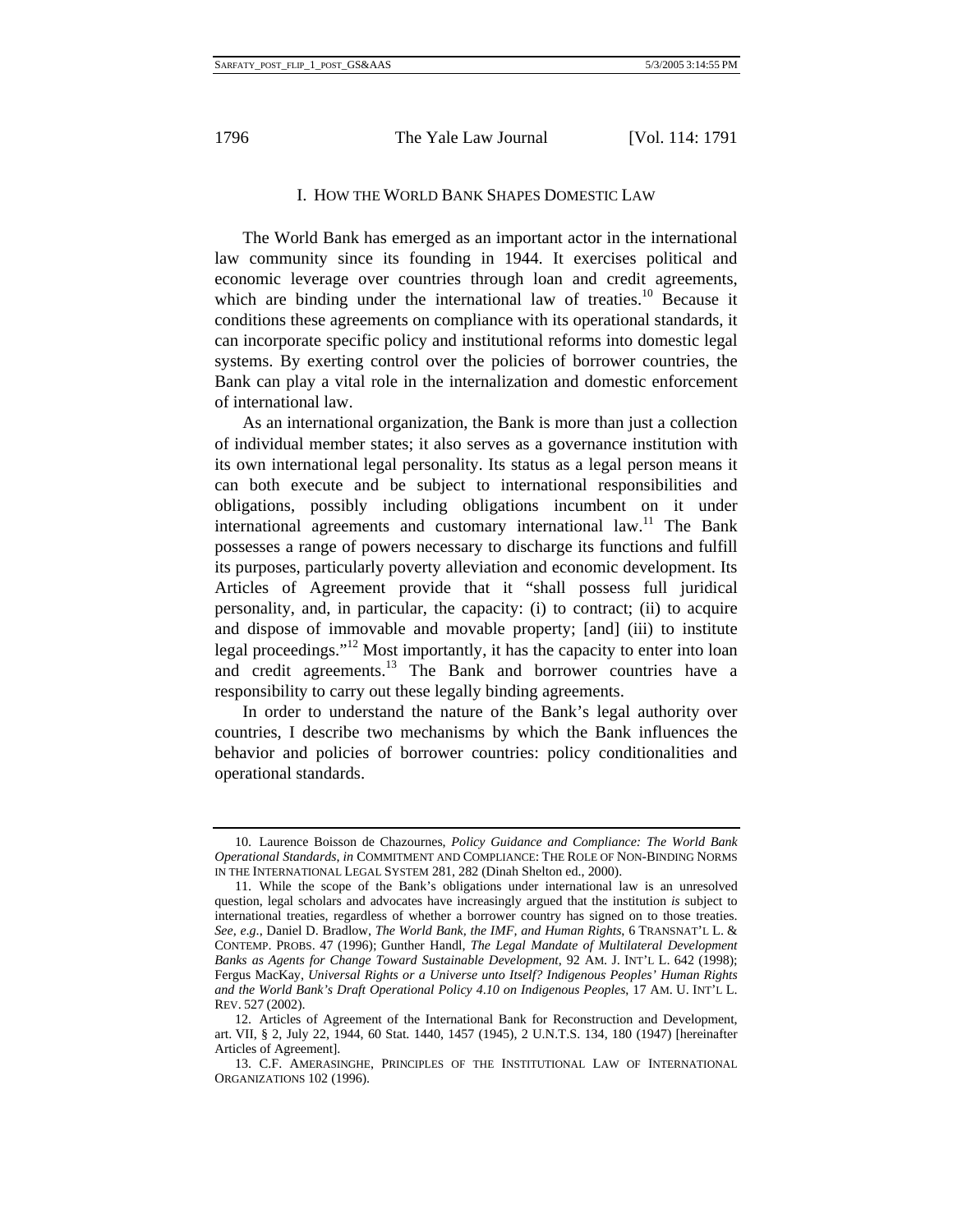#### A. *Policy Conditionalities*

While the Bank may exercise its influence informally through the use of oral commitments, supplemental letters, solicited and unsolicited advice, and letters of intent, $14$  loan agreements are the primary mechanism through which it shapes domestic law. The Bank attaches conditionalities to loan agreements for policy-based lending.<sup>15</sup> A policy conditionality is "a set of requirements and preconditions that the recipient country is expected to meet in order to receive financial assistance."<sup>16</sup> According to the Articles of Agreement, such preconditions "ensure that the proceeds of any loan are used only for the purposes for which the loan was granted, with due attention to considerations of economy and efficiency and without regard to political or other non-economic influences or considerations."17 If the country fails to meet these conditionalities, the Bank has the right to stop disbursing funds.

For instance, the Bank has conditioned loan disbursement for hydroelectric projects on the recipient country's reducing government energy subsidies and decreasing the role of the government in energy production.18 In addition to these economic policy reforms, Bank loans for hydroelectric projects have also required that the country address relocation and environmental concerns. Satisfactory implementation of these conditions has been a precondition for additional loan disbursements.

Policy conditionalities have generated substantial debate in the development community, both inside and outside the Bank, over their effectiveness in generating proposed reforms and supporting country ownership. They are sometimes considered intrusions on a country's sovereignty, especially when the borrower country is under great financial pressure to accept a loan. In its 1992 Wapenhans Report, the Bank's Operations Evaluation Department acknowledged the one-sidedness of

<sup>14.</sup> EDWARD S. MASON & ROBERT E. ASHER, THE WORLD BANK SINCE BRETTON WOODS 420 (1973).

<sup>15.</sup> The Bank has two basic types of lending instruments: investment loans and development policy loans (formerly known as adjustment loans). Investment loans have a long-term focus (five to ten years) and finance goods, works, and services in support of economic and social development projects in a broad range of sectors. Development policy (or policy-based) loans have a short-term focus (one to three years) and provide quickly disbursed external financing to support policy and institutional reforms. Conditionalities are more commonly used in policy-based lending. WORLD BANK, A GUIDE TO THE WORLD BANK 47-49 (2003); 1 WORLD BANK, THE WORLD BANK OPERATIONAL MANUAL, at OP 8.60 (2004), http://wbln0018.worldbank.org/ Institutional/Manuals/OpManual.nsf [hereinafter OPERATIONAL MANUAL] (Development Policy Lending).

<sup>16.</sup> OPERATIONS POLICY & COUNTRY SERVS., WORLD BANK, REVIEW OF WORLD BANK CONDITIONALITY: ISSUES NOTE 4 (2005).

<sup>17.</sup> Articles of Agreement, *supra* note 12, art. III, § 5(b), 60 Stat. at 1444, 2 U.N.T.S. at 146.

<sup>18.</sup> Jonathan Cahn, *Challenging the New Imperial Authority: The World Bank and the Democratization of Development*, 6 HARV. HUM. RTS. J. 159, 167 (1993).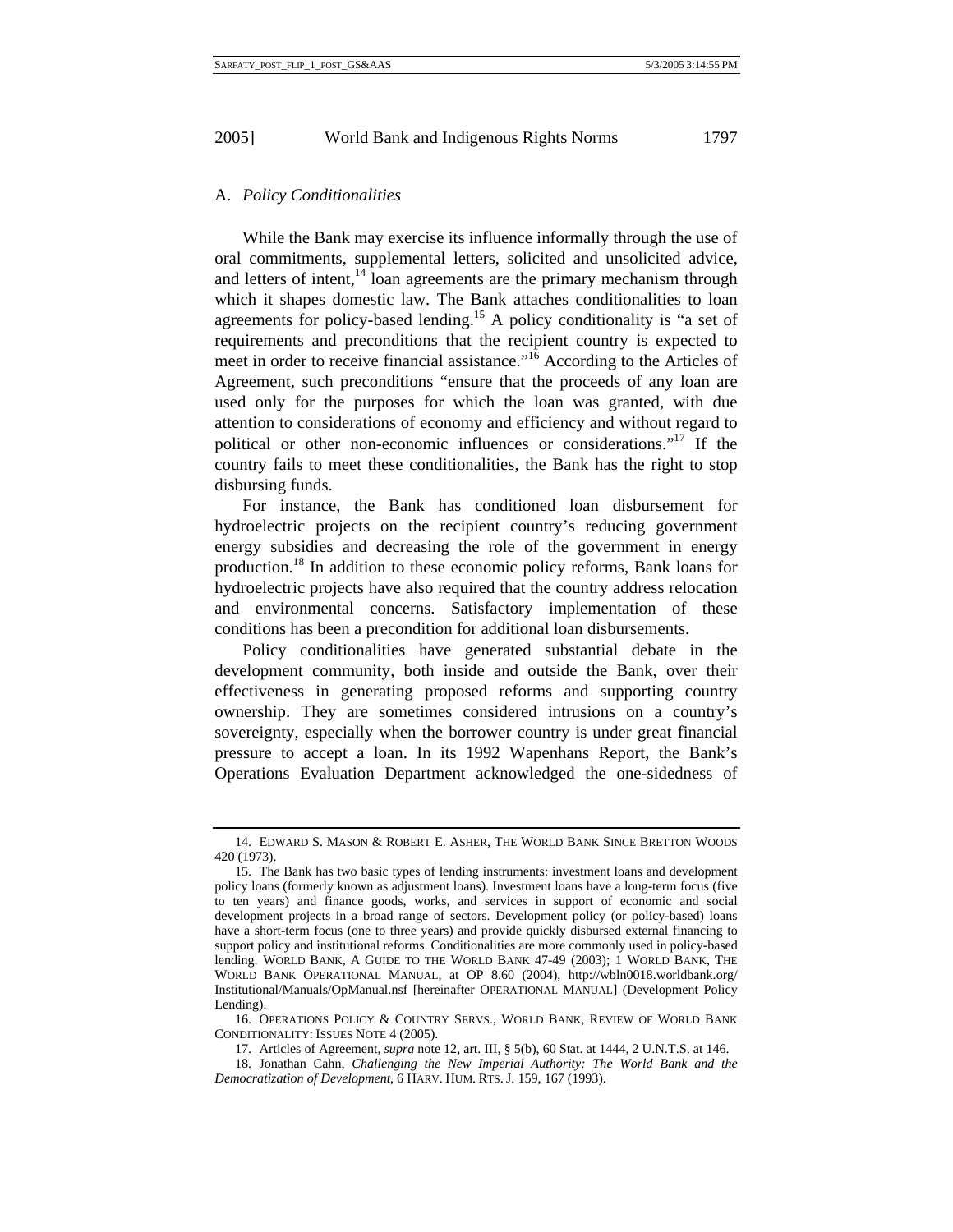negotiations between the Bank and borrower countries.<sup>19</sup> According to the report, borrowers complained that "[d]uring negotiations, the Bank overpowers borrowers—and the country negotiating team often doesn't have the strength to resist."<sup>20</sup>

Critics also contend that conditionalities may not directly relate to the success of the project or the repayment of the loan. Instead, they may be extensions of the Bank's development ideology and its vision of the country's long-term economic future. Studies have shown that there is a positive relationship between policy-based loan success rates and a country's economic track record.<sup>21</sup> As a result, there have been proposals to replace ex ante commitments with results-oriented approaches where aid would be allocated only to countries with favorable policy environments.<sup>22</sup>

#### B. *Operational Policies*

In addition to imposing policy conditionalities on borrower countries, the Bank also influences domestic policymaking through its operational policies. These policies, approved by the Bank's Board of Executive Directors, guide staff practice and ensure that operations are financially, socially, and environmentally sound. They provide explicit requirements for the design, appraisal, and implementation of Bank-financed development projects. While operational policies are mandatory for Bank staff, other standards, such as Bank procedures and good practices, are merely recommended.23 Of particular importance are the so-called safeguard policies designed to avoid or mitigate detrimental impacts of Bank activities

<sup>19.</sup> PORTFOLIO MGMT. TASK FORCE, WORLD BANK, EFFECTIVE IMPLEMENTATION: KEY TO DEVELOPMENT IMPACT (Discussion Draft 1992) [hereinafter WAPENHANS REPORT].

<sup>20.</sup> *Id*. Annex B, at 3.

<sup>21.</sup> *See, e*.*g*., Craig Burnside & David Dollar, *Aid, Policies, and Growth*, 90 AM. ECON. REV. 847 (2000). For a review of the debates over policy conditionalities, see OPERATIONS POLICY & COUNTRY SERVS., *supra* note 16; and Stefan G. Koeberle, *Should Policy-Based Lending Still Involve Conditionality?*, 18 WORLD BANK RES. OBSERVER 249 (2003).

<sup>22.</sup> An example of a performance-based lending program is the Millennium Challenge Account, a recently created U.S. foreign aid program to provide money to countries with sound policies, based on sixteen performance indicators. *See* Consolidated Appropriations Act, 2004, Pub. L. No. 108-199, div. D, tit. VI, 2004 U.S.C.C.A.N. (118 Stat.) 3, 211-26 (to be codified at 22 U.S.C. §§ 7701-7718) (Millennium Challenge Act of 2003).

<sup>23.</sup> The distinction between mandatory and recommended standards is important for the applicability of complaint procedures. Only mandatory operational policies fall within the jurisdiction of the World Bank Inspection Panel, a quasi-independent forum created in 1993 for local citizens to file complaints against the Bank for failure to follow its own policies. *See* Daniel D. Bradlow, *International Organizations and Private Complaints: The Case of the World Bank Inspection Panel*, 34 VA. J. INT'L L. 553, 576-79 (1994); Benedict Kingsbury, *Operational Policies of International Institutions as Part of the Law-Making Process: The World Bank and Indigenous Peoples*, *in* THE REALITY OF INTERNATIONAL LAW: ESSAYS IN HONOUR OF IAN BROWNLIE 323, 330-32 (Guy S. Goodwin-Gill & Stefan Talmon eds., 1999).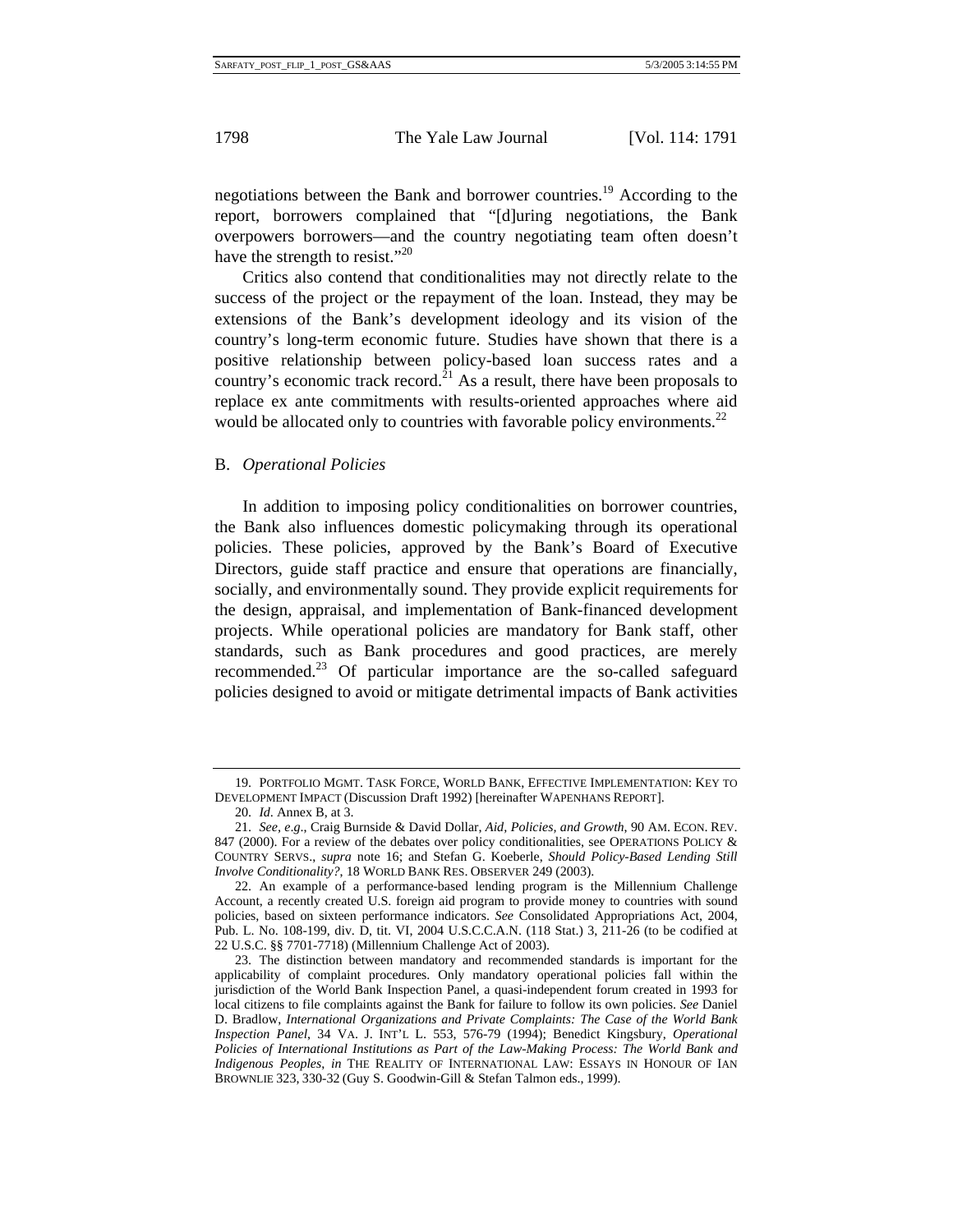on certain groups of people (e.g., indigenous peoples) and on the environment (e.g., natural habitats).<sup>2</sup>

While the primary purpose of operational policies is to guide staff in their activities, the Bank often incorporates provisions from its policies into its loan and credit agreements. For instance, as part of its loan agreement, a borrower country may be required to adopt and implement a resettlement action plan designed in accordance with the Bank's operational policy on involuntary resettlement.<sup>25</sup> As mentioned earlier, the Bank's loan and credit agreements are legally binding treaties that are part of international law. By conditioning loans on compliance with operational policies, the Bank plays a crucial role in affecting the behavior and institutional framework of borrower countries. A country's breach of a loan agreement gives the Bank reason to suspend disbursements, although such a threat rarely materializes. Instead, the Bank may limit its involvement in future projects in the country for fear of further noncompliance with Bank policies.<sup>26</sup> Bank staff members who fail to enforce the standards are subject to investigation by the Bank's Inspection Panel. $^{27}$ 

The Bank can extend its influence over borrower countries by promoting compliance with other types of international law as part of its operational policies.28 Its operational policies on environmental assessment and forests, for example, mandate that a "project [be] consistent with domestic law and that it . . . not contravene any international [environmental] treaties to which the borrower country is a party."<sup>29</sup> When

- 27. *See supra* note 23.
- 28. Boisson de Chazournes, *supra* note 10, at 282.

<sup>24.</sup> There are ten safeguard policies on a range of topics: cultural property, environmental assessment, forests, indigenous peoples, involuntary resettlement, natural habitats, pest management, projects in disputed areas, projects on international waterways, and safety of dams. 2 OPERATIONAL MANUAL, *supra* note 15 (Project Requirements). With the approval of pilot operations for a new country systems approach, designed to increase country ownership and facilitate harmonization among development agencies, the Bank may be starting to slowly shift away from applying safeguard policies. Under the country systems approach, when a country's environmental and social safeguard systems are deemed "equivalent" to Bank standards, the Bank will apply national systems rather than its own safeguard policies for project preparation and implementation. OPERATIONS POLICY & COUNTRY SERVS., WORLD BANK, ISSUES IN USING COUNTRY SYSTEMS IN BANK OPERATIONS 9-10 (2004).

<sup>25.</sup> Compliance with the Bank's policy on involuntary resettlement would thus be a policy conditionality attached to the loan. *See* 2 OPERATIONAL MANUAL, *supra* note 15, OP 4.12 (Involuntary Resettlement).

<sup>26.</sup> Kingsbury, *supra* note 23, at 338-39.

<sup>29.</sup> *Id*. at 287; *see* 2 OPERATIONAL MANUAL, *supra* note 15, OP 4.01 (Environmental Assessment); 2 *id*. OP 4.36 (Forests). In consultations over the Bank's revision of its indigenous peoples policy, many NGOs and indigenous peoples have called on the Bank to incorporate similar language into the policy that would "prohibit funding of projects or programmes that risk contravening the borrowers' international obligations on human rights and the environment." Bank Information Ctr., Indigenous Delegates' Statement to the World Bank at the Indigenous Peoples Roundtable (Oct. 17-18, 2002) (unpublished document), http://www.bicusa.org/bicusa/ issues/misc\_resources/541.php; *see also* Forest Peoples Programme, Critique by the Forest Peoples Programme of the World Bank's December 2004 Draft Revised Policy on Indigenous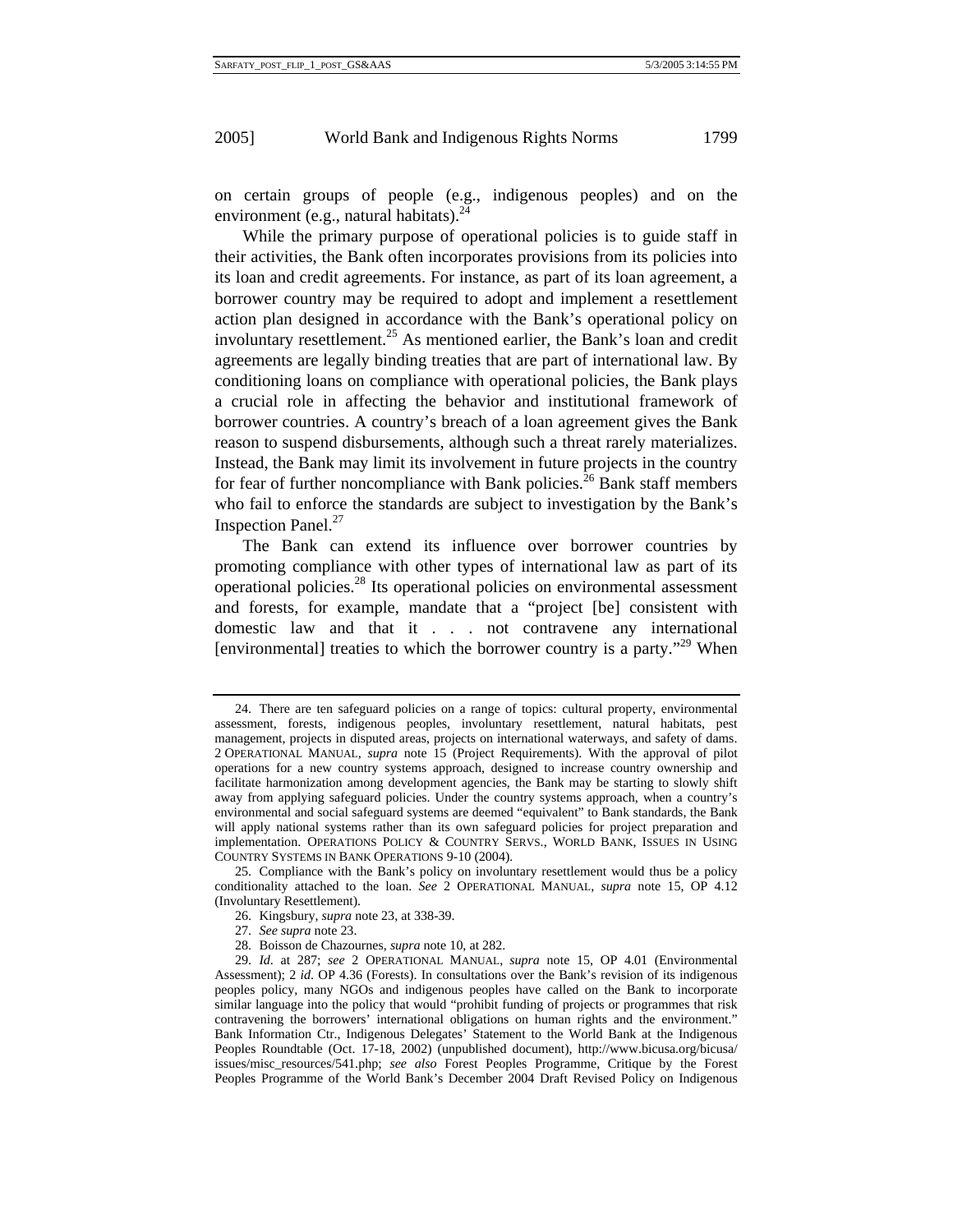international standards are higher than those contained in national law, the Bank's mandatory policies call for application of the former. The Bank's policy on disclosure of information<sup>30</sup> also follows international standards on access to information, public awareness, and participation in  $decision making.<sup>31</sup> Likewise, its cultural property policy, currently under$ revision, makes explicit reference to country obligations under international treaties, such as the 1972 Convention Concerning the Protection of the World Cultural and Natural Heritage.<sup>32</sup> In addition, its operational policy on pest management sets minimum standards in accordance with international guidelines issued by the U.N. Food and Agriculture Organization (FAO).<sup>33</sup> Even when not explicitly referred to, international instruments are often considered for interpretive purposes in implementing best practices.<sup>34</sup>

Moreover, operational policies and procedures may themselves acquire the status of customary norms by serving as models for national legislation and for the policies of other multilateral development banks. The formation of customary rules of international law arises out of general practice by states accompanied by an acceptance of the practice as law—what is called the *opinio juris*. 35 The legal legitimacy of custom rests on the international community's adoption of custom formation as an appropriate method of rule creation.<sup>36</sup>

In the case of the World Bank, its operational policies may become "guidelines for other investors, including both bilateral aid agencies and private sector lenders, some of whom are anxious to reduce risk and secure an imprimatur from a high-status body with expert project personnel such as the World Bank."37 The Bank's policy on environmental assessment, first introduced in 1989, is a notable example.<sup>38</sup> It inspired similar guidelines at the Asian Development Bank, the European Bank for Reconstruction and Development, the Inter-American Development Bank, several bilateral

31. *See* Convention on Access to Information, Public Participation in Decision-Making and Access to Justice in Environmental Matters, June 25, 1998, 38 I.L.M. 517 (1999).

Peoples (OP 4.10) (Dec. 23, 2004) (unpublished document), http://www.forestpeoples.org/ Briefings/World%20Bank/wb\_ip\_dft\_pol\_4\_10\_dec04\_eng.htm.

<sup>30.</sup> WORLD BANK, THE WORLD BANK POLICY ON DISCLOSURE OF INFORMATION (2002).

<sup>32.</sup> *See* 2 OPERATIONAL MANUAL, *supra* note 15, OPN 11.03 (Management of Cultural Property in Bank-Financed Projects) (mentioning the U.N. definition of cultural heritage, expressed in the 1972 Convention); Boisson de Chazournes, *supra* note 10, at 298; *see also* Convention for the Protection of the World Cultural and Natural Heritage, Nov. 16, 1972, 27 U.S.T. 37, 1037 U.N.T.S. 151. The revised OP 4.11, which will replace OPN 11.03, is under preparation.

<sup>33. 2</sup> OPERATIONAL MANUAL, *supra* note 15, OP 4.09, ¶ 7 n.7 (Pest Management) ("The FAO's *Guidelines for Packaging and Storage of Pesticides* (Rome, 1985), *Guidelines on Good Labeling Practice for Pesticides* (Rome, 1985), and *Guidelines for the Disposal of Waste Pesticide and Pesticide Containers on the Farm* (Rome, 1985) are used as minimum standards."). 34. Boisson de Chazournes, *supra* note 10, at 299.

<sup>35.</sup> JOHN FINNIS, NATURAL LAW AND NATURAL RIGHTS 238 (1980).

<sup>36.</sup> *Id*. at 244.

<sup>37.</sup> Kingsbury, *supra* note 23, at 339.

<sup>38. 2</sup> OPERATIONAL MANUAL, *supra* note 15, OP 4.01 (Environmental Assessment).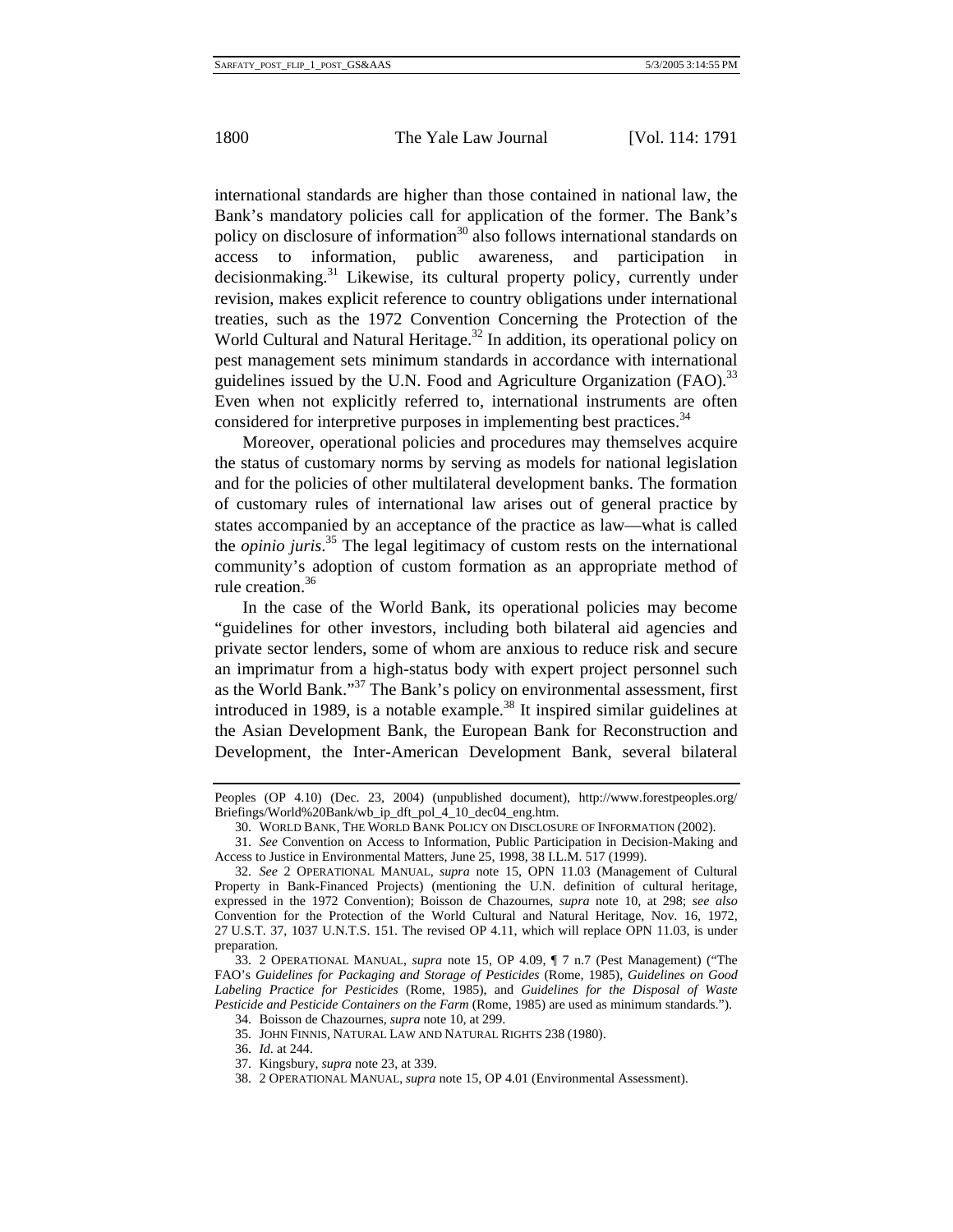donors, and various private-sector firms.<sup>39</sup> In addition, the Rio Declaration, drafted at the 1992 U.N. Conference on Environment and Development, mandates that an environmental impact assessment requirement be incorporated into national legislation and regulations.<sup>40</sup> This crossfertilization of international and Bank standards highlights the prominent role that Bank operational policies play in the development of customary international law norms. $41$ 

# II. OPERATIONALIZING THE BANK'S INDIGENOUS PEOPLES POLICY: A CASE STUDY OF A LOAN TO MOROCCO

Among the various areas in which the Bank has shaped domestic law, one of the most overlooked is indigenous peoples' rights. Given its day-today experience carrying out development projects that directly or indirectly affect indigenous peoples, the Bank has become a critical international player in the formulation of indigenous rights norms. Its projects have the potential to have a significant impact on the social and economic welfare of these peoples. Therefore, how the Bank approaches indigenous rights can have serious consequences.

The Bank entered the dialogue over indigenous rights norms in 1982, when it became the first multilateral financial institution to introduce a special policy on indigenous peoples, Operational Manual Statement 2.34. In 1991, it issued a revised policy statement, Operational Directive (OD)  $4.20<sup>42</sup>$  OD 4.20 applies to all Bank-financed projects identified as affecting indigenous peoples. It requires a "culturally appropriate" development plan "based on the informed participation" of the peoples themselves. $43$  It aims

<sup>39.</sup> Kingsbury, *supra* note 23, at 339.

<sup>40.</sup> U.N. Conference on Env't & Dev., June 3-14, 1992, *Rio Declaration on Environment and Development*, princ. 17, U.N. Doc. A/CONF.151/26/Rev.1 (Vol. I) (June 13, 1992) ("Environmental impact assessment, as a national instrument, shall be undertaken for proposed activities that are likely to have a significant adverse impact on the environment and are subject to a decision of a competent national authority.").

<sup>41.</sup> *See* Boisson de Chazournes, *supra* note 10, at 300. Cross-fertilization also occurs in the opposite direction, whereby the World Bank revises its policies to keep up with developments in organizations like the United Nations and the International Labour Organization. *See, e*.*g*., Kingsbury, *supra* note 23, at 341.

<sup>42. 2</sup> OPERATIONAL MANUAL, *supra* note 15, OD 4.20 (Indigenous Peoples). In 1998, the Bank began to revise OD 4.20 into a new policy, Operational Policy (OP) 4.10. World Bank, Draft OP 4.10, http://lnweb18.worldbank.org/ESSD/sdvext.nsf/63ByDocName/PoliciesRevisedDraft OperationalPolicyonIndigenousPeoplesRevisedDraftOP410 (last edited Dec. 1, 2004). The Bank conducted public consultations over a revised draft policy from December 2004 until February 2005. Its Board of Executive Directors will soon consider the policy for approval. If approved, OP 4.10 will replace the existing Bank policy, OD 4.20. The Bank also plans to release a corresponding draft Bank Procedures (BP) 4.10 and an implementation guide and sourcebook. World Bank Group, Indigenous Peoples, http://lnweb18.worldbank.org/ESSD/sdvext.nsf/ 63ByDocName/IndigenousPeoples (last visited Apr. 28, 2005).

<sup>43. 2</sup> OPERATIONAL MANUAL, *supra* note 15, OD 4.20, ¶¶ 8, 14(a) (emphasis omitted) (Indigenous Peoples).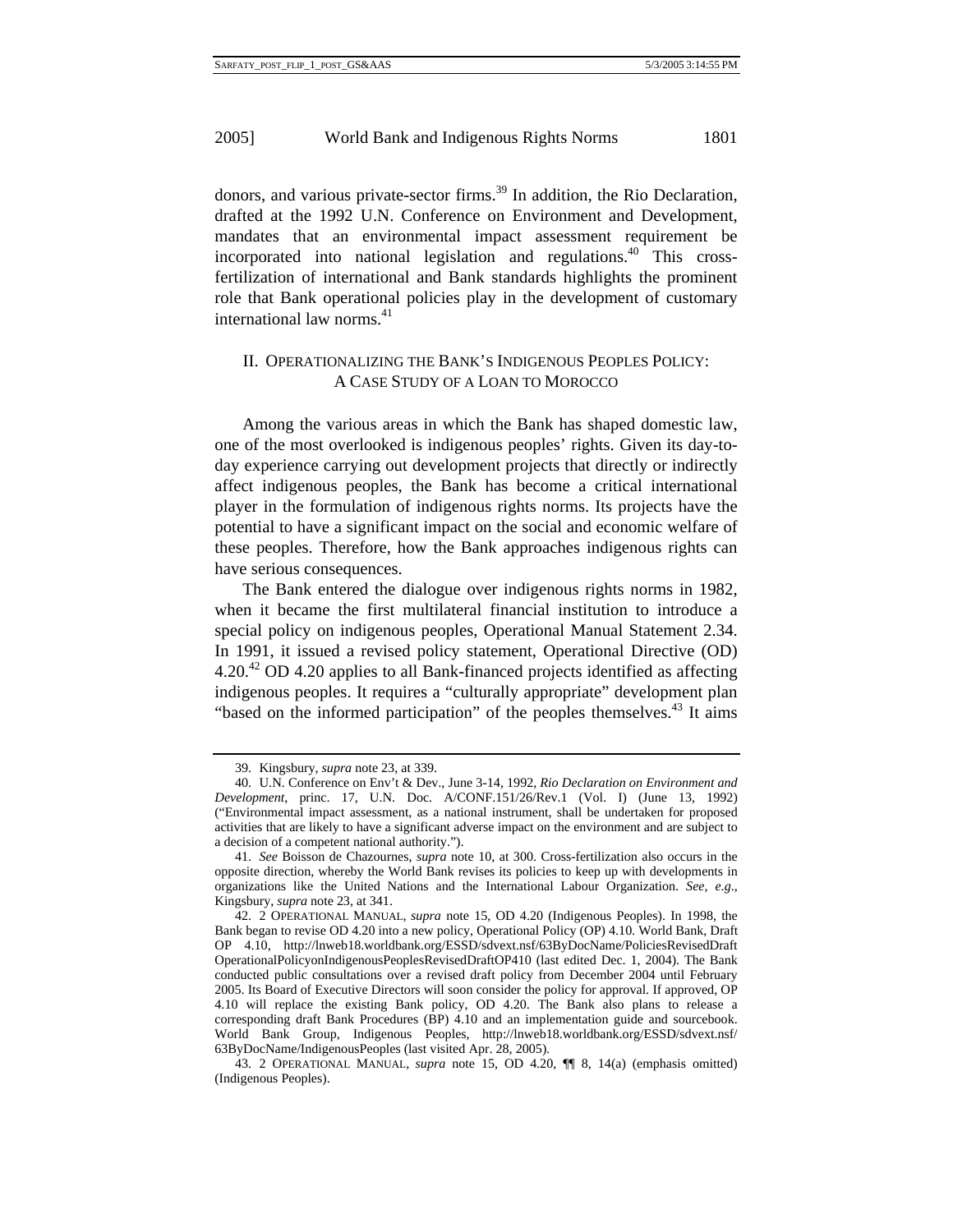to ensure that "the development process fosters full respect for the[] dignity, human rights, and cultural uniqueness" of indigenous peoples.<sup>44</sup>

Yet the Bank's institutional practices regarding indigenous peoples diverge from its written policy. A 2003 report by the Bank's Operations Evaluation Department (OED), an independent unit within the Bank that reports directly to its Board of Executive Directors, found that only 55 of the 89 projects (or about 62% of the projects) that could have potentially affected indigenous peoples (as determined by the OED's application of the policy's stated criteria) actually applied OD 4.20.45 Of the 55 projects that applied the policy, only 32 (or 58% of the 55) were assessed to have done so in a satisfactory or highly satisfactory way.<sup>46</sup>

There is a disjuncture between the Bank's articulation of its indigenous peoples policy and its day-to-day application.<sup>47</sup> Bridging this gap requires an analysis of the Bank's difficulties in operationalizing the policy. In order to illustrate these practical constraints, I present a case study of a loan to Morocco that the Bank planned in the early 1990s. After describing the circumstances surrounding the loan, I discuss domestic political and legal constraints that likely discouraged some Bank staff from applying the policy. Finally, I describe the role of civil society activists in exploiting tensions within the Bank and thereby promoting policy implementation.

#### A. *Deciding Who Are Indigenous Peoples*

When attempting to operationalize the indigenous peoples policy, Bank employees are often influenced by a country's political stance with respect to indigenous peoples. For example, there are some countries, like

<sup>44. 2</sup> *id*. ¶ 6.

<sup>45.</sup> OPERATIONS EVALUATION DEP'T, WORLD BANK, REPORT NO. 25,332, IMPLEMENTATION OF OPERATIONAL DIRECTIVE 4.20 ON INDIGENOUS PEOPLES: AN INDEPENDENT DESK REVIEW ¶ 3.4 (2003) [hereinafter OED DESK REVIEW]. The OED examined all 234 projects that were appraised after 1992, when OD 4.20 came into effect, and closed before May 2001. *Id.* ¶ 3.1. When determining whether the operational directive had been applied to projects, it looked for projects with an indigenous peoples development plan or with elements of an indigenous peoples plan, "namely: sound diagnosis of issues related to IP [indigenous peoples], participation of IP in project design and implementation, measures to protect the interests of IP, and monitoring indicators for IP-related results." *Id*. *[1.13. The OED also considered projects that* lacked these elements to varying degrees but included other measures to protect indigenous peoples. *Id*. It should be noted, however, that the OED found marked improvement in the degree and quality of policy implementation in projects approved after 1998, when the Bank began to devote more attention to safeguard policies. *Id*. attachment 1, ¶ 7.

<sup>46.</sup> *Id*. ¶ 3.12. The OED rated projects as applying the policy in a satisfactory or highly satisfactory way if they included a sound diagnosis of issues related to indigenous peoples, participation of indigenous peoples in design and implementation, and measures to protect the interests of indigenous peoples. Projects that lacked a sound diagnosis of issues were rated moderately satisfactory, while those with lower levels of participation or no participation were rated moderately unsatisfactory or unsatisfactory. *Id*. at 17 tbl.3.3.

<sup>47.</sup> *See generally* Kingsbury, *supra* note 23, at 338-39 (discussing the indigenous peoples policy and the processes of policy adoption, application, and supervision within the Bank).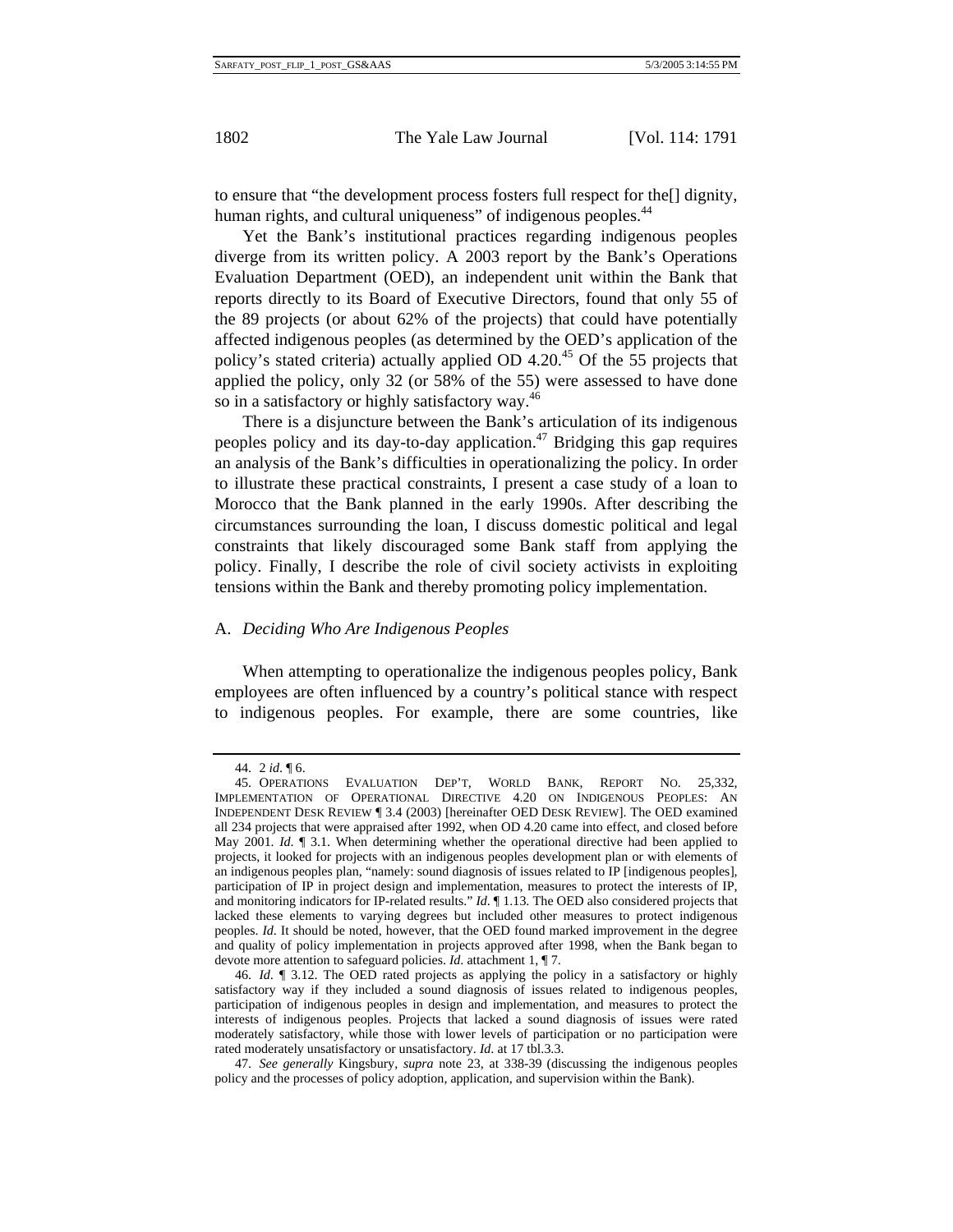Morocco, whose governments do not recognize ethnic minorities within their borders as indigenous or provide only limited rights for these minorities in their legal systems. Approving a loan in these countries becomes more problematic when there are disagreements within the Bank about whether these peoples are in fact indigenous and thus require special protections that countries do not want to institute.

When a country contests the Bank's recognition of an ethnic group as indigenous, the Bank faces two undesirable options: (1) canceling the loan on the ground that the country is refusing to comply with the indigenous peoples policy or (2) proceeding with the loan without implementing the special provisions required by the policy, thereby conceding the country's position that there are no indigenous peoples within its borders. This dilemma is exacerbated when the country is in dire need of funding due to high poverty rates. Should the Bank's poverty-reduction strategy supersede its indigenous rights strategy?

Bank employees faced this situation when they considered a proposed loan to Morocco called the Second Agricultural Sector Investment Loan, which had the potential to adversely affect Morocco's Berber population. The project would finance countrywide interventions on forest land, support the revision of laws that limit the Berber communities' rights to benefit from forest resources, and facilitate the granting of land titles in land reform areas.48 Because the Berber people inhabit these forest areas, the question of whether to consider them indigenous was crucial.

The answer to this question was contested within the Bank, partly as a result of a lack of clarity in the policy itself. The Bank's indigenous peoples policy states that "[b]ecause of the varied and changing contexts in which indigenous peoples are found, no single definition can capture their diversity."49 It identifies a group as indigenous according to

the presence in varying degrees of the following characteristics:

(a) a close attachment to ancestral territories and to the natural resources in these areas;

(b) self-identification and identification by others as members of a distinct cultural group;

(c) an indigenous language, often different from the national language;

(d) presence of customary social and political institutions; and

<sup>48.</sup> OED DESK REVIEW, *supra* note 45, at 13 box 3.1.

<sup>49. 2</sup> OPERATIONAL MANUAL, *supra* note 15, OD 4.20, ¶ 5 (Indigenous Peoples).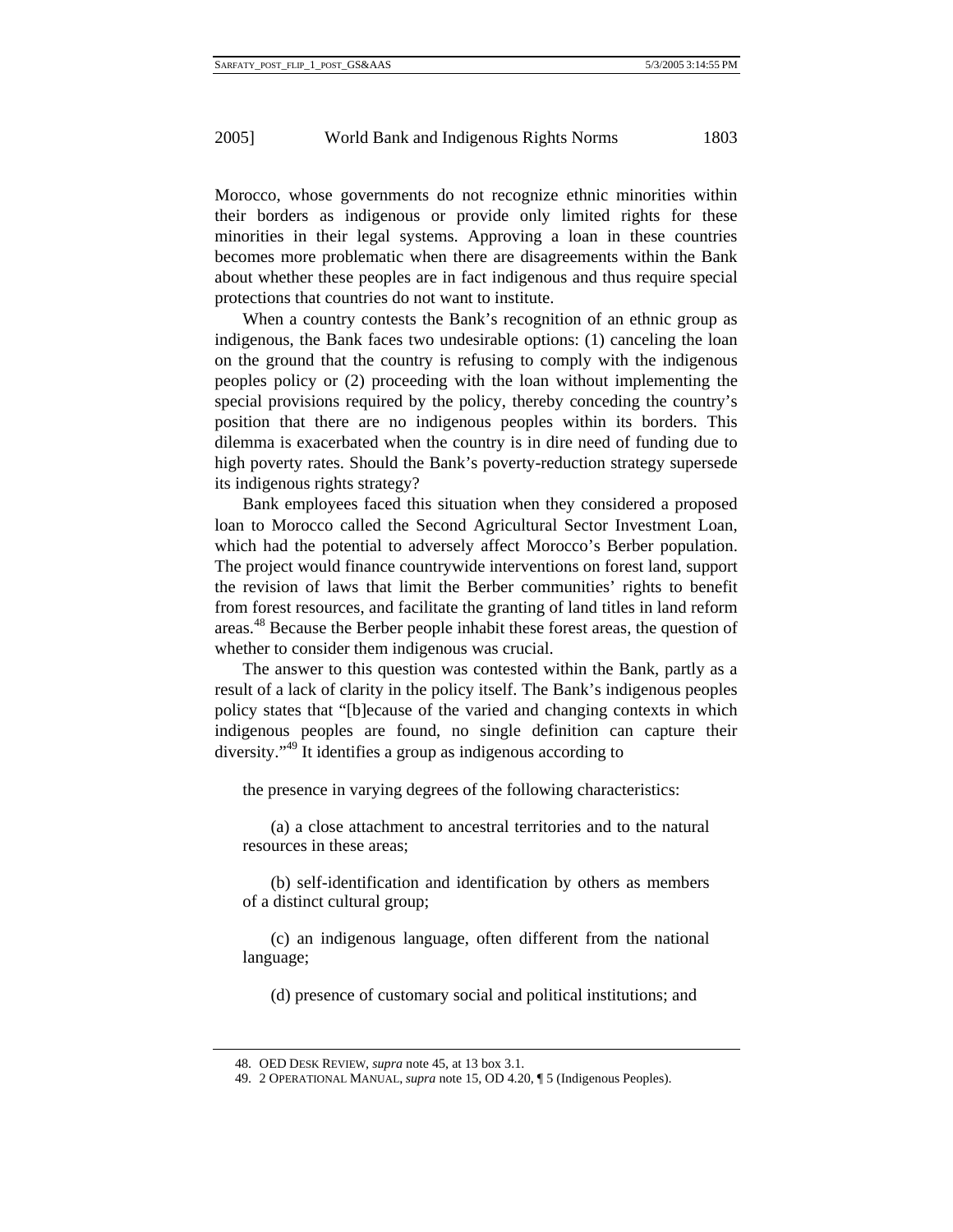(e) primarily subsistence-oriented production. $50$ 

There is no particular formula for the relative importance of each criterion. While national constitutions and relevant legislation provide "a preliminary basis," identification ultimately relies on the judgment of Bank staff with regional technical expertise.<sup>51</sup> Due to the diversity of perspectives within the Bank—along disciplinary and geographic lines, among others—many views need to be reconciled or rejected before the Bank can reach a final decision.

In the case of the loan to Morocco, Bank managers ultimately decided not to recognize the Berbers as indigenous and, therefore, not to apply the indigenous peoples policy.52 The Second Agricultural Sector Investment Loan was approved on June 23, 1994. In an OED report, management explained its decision not to apply the policy to the Berbers: "Taking into account the social, cultural, and political context, [Bank staff] therefore determined that the OD did not apply."<sup>53</sup> However, an independent desk review of this loan conducted by the OED and fortified by the views of an expert panel concluded that the Berbers meet the criteria for indigenous peoples listed in OD 4.20. $34$ 

Why did some Bank managers disagree with the OED and ultimately decide not to apply OD 4.20 to the Berbers? And why did certain Bank staff who felt that the policy should not be applied to the Berbers win out over those who felt that it should be applied? I answer the first question by describing the domestic political and legal constraints that shape Bank decisionmaking. I respond to the second by illustrating the importance of civil society activists who form alliances with interest groups within the Bank.

#### B. *Domestic Political and Legal Constraints*

Morocco's legal and political situation likely influenced Bank staff judgment about whether to label the Berbers as an indigenous people. There is little consensus in Morocco on whether social groups like the Berbers are indigenous:<sup>55</sup> The legal system does not recognize the Berbers as indigenous, so the very use of the term "indigenous" was controversial for the Moroccan government. Government officials may have feared that the Bank's application of the policy would signal the government's implicit

<sup>50. 2</sup> *id*.

<sup>51. 2</sup> *id*. ¶ 4, ¶¶ 4-5.

<sup>52.</sup> OED DESK REVIEW, *supra* note 45, at 13 box 3.1.

<sup>53.</sup> *Id*.

<sup>54.</sup> *Id*.

<sup>55.</sup> *Id*. ¶ 4.3.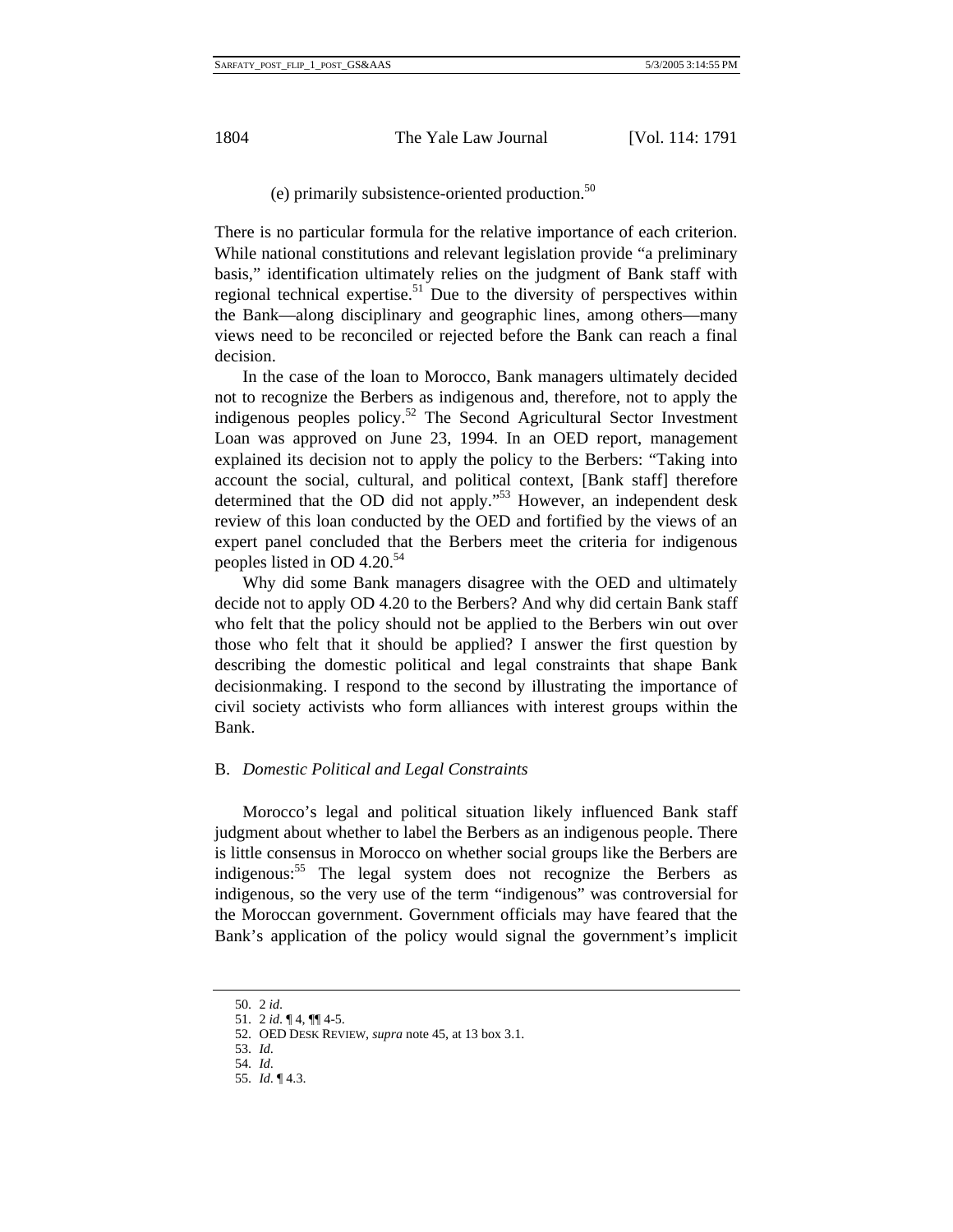recognition of the Berbers as indigenous, possibly leading to internal ethnic tension or causing the Berbers to mobilize politically for additional rights.<sup>56</sup>

Determining who is indigenous is sensitive in many countries, especially in African and Asian countries whose governments often assert that all inhabitants are equally "indigenous."57 Countries' definitions of who is indigenous, or their lack of recognition of any indigenous peoples within their borders, sometimes contrast with the classifications made by Bank staff. Because these countries may have ethnic, possibly indigenous populations intermixed with other disadvantaged and poor peoples, some Bank staff have argued that application of the indigenous peoples policy threatens to create rifts between the indigenous and nonindigenous poor. If the Bank persisted in pressuring a borrower country to apply the policy, it might risk upsetting government officials and thereby hindering future negotiations between that country and the Bank.

For example, the application of OD 4.20 to a project in India raised concerns among Indian government officials who feared it had the potential to create tensions among poor ethnic groups.<sup>58</sup> India's Second Water Supply and Environmental Sanitation Project in Karnataka, approved in 2001, affected the Lambanis and the Siddis, ethnic groups with distinctive cultural practices who are marginalized and severely disadvantaged and who could arguably qualify as indigenous peoples under OD 4.20. But from the Indian government's point of view, the Lambanis' and the Siddis' "attachment to ancestral lands is not greater than that of other poor social groups. . . . [, and thus] it is unclear why they need to be protected under a special policy when other poor groups that have lived on those lands for much longer do not enjoy such privileges."<sup>59</sup> As a result, government officials protested against the application of OD 4.20 and claimed that "such arbitrary classifications could cause social tensions."<sup>60</sup>

The circumstances surrounding the loan to Morocco parallel those in India and suggest that domestic political factors played a substantial role in internal Bank decisionmaking. Other loans in politically contentious regions

<sup>56.</sup> Many countries, such as Morocco,

find it difficult, if not provocative, to make invidious distinctions between groups who are deemed to be indigenous and groups that are not. . . . [I]n countries without . . . legal frameworks but with social groups regarded as deserving of protection under the directive (for example, Morocco, Ethiopia), the very use of the term "indigenous peoples" may have constrained application of the OD provisions.

*Id*. ¶ 2.8.

<sup>57.</sup> *See* André Béteille, *The Idea of Indigenous People*, 39 CURRENT ANTHROPOLOGY 187, 188-91 (1998); Benedict Kingsbury, *"Indigenous Peoples" in International Law: A Constructivist Approach to the Asian Controversy*, 92 AM. J. INT'L L. 414, 416 (1998).

<sup>58.</sup> OPERATIONS EVALUATION DEP'T, WORLD BANK, REPORT NO. 25,754, IMPLEMENTATION OF OPERATIONAL DIRECTIVE 4.20 ON INDIGENOUS PEOPLES: AN EVALUATION OF RESULTS 13 box 2.1 (2003) [hereinafter OED EVALUATION].

<sup>59.</sup> *Id*.

<sup>60.</sup> *Id*.; *see also* OED DESK REVIEW, *supra* note 45, ¶ 2.8.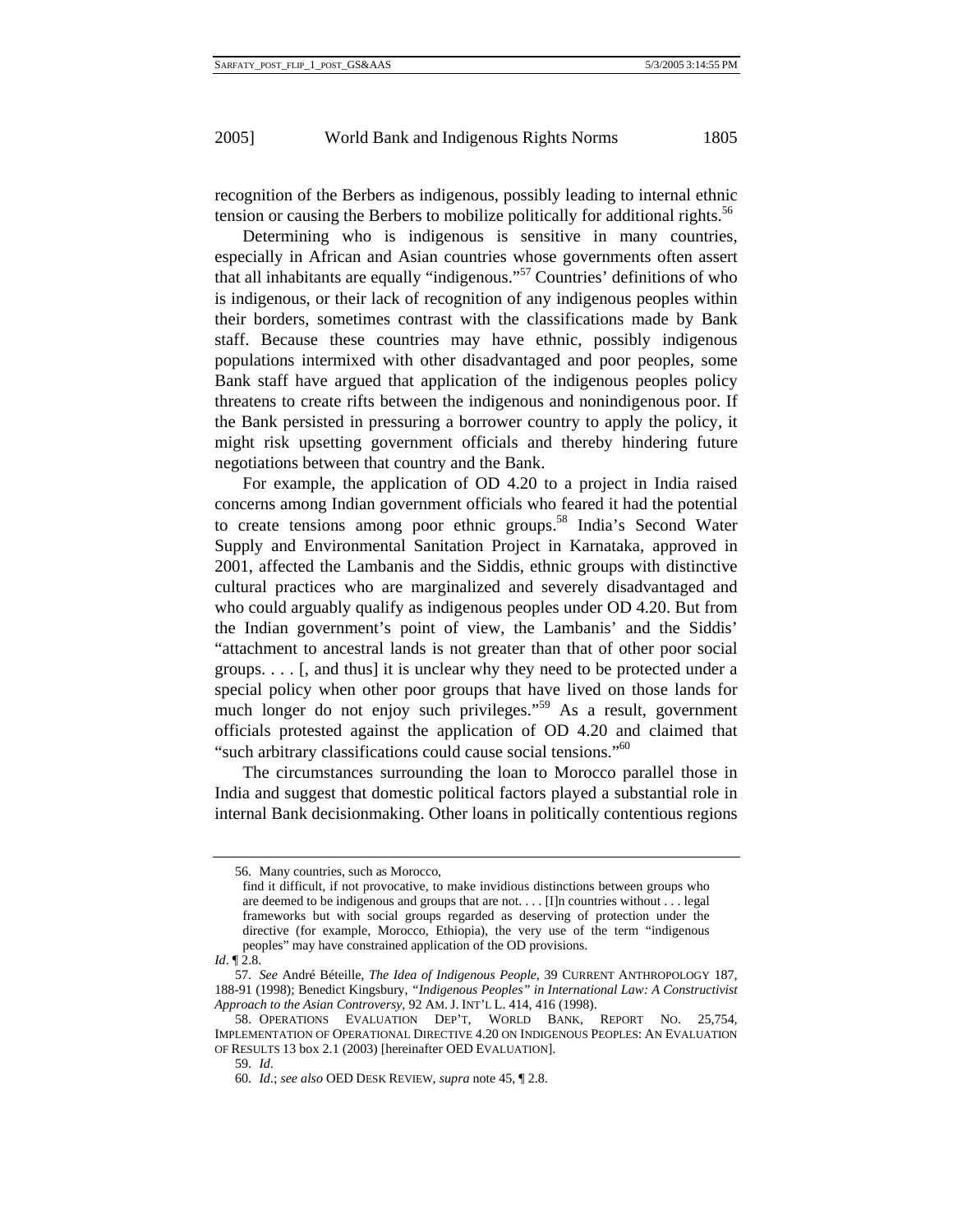have suffered the same fate as the loan to Morocco. An evaluation by the OED states that "[f]or the most part," the indigenous peoples policy has not been applied in Africa and the Middle East and, within the Europe and Central Asia region, has only been applied in Russia.<sup>61</sup> Yet the OED notes that some of these countries' ethnic populations should have qualified under the Bank's own definition of "indigenous."62 Thus, Bank staff tend to avoid creating political tensions with borrower governments that would impede project implementation and country negotiations.

#### C. *Civil Society Activism*

The level of civil society activism within borrower countries is another factor contributing to whether the Bank applies its indigenous peoples policy. Influential civil society advocates can ally with staff who are competing for control over decisionmaking within the Bank. Because heated internal deliberations often accompany controversial loans like the loan to Morocco, pressure from civil society activists can significantly influence how indigenous peoples are addressed in Bank projects.

Employees who deal with indigenous peoples and related issues (like the environment and resettlement) have historically occupied a subordinated position within the Bank. $^{63}$  In the words of an NGO representative, "Those Bank staff who recognize the problems facing indigenous peoples remain a small minority within the institutional structure and are often located in the less influential technical (advisory) departments rather than actually having primary responsibility for loans."<sup>64</sup> Michael Cernea, the first non-economist social scientist hired by the Bank (in 1974), chronicles the increasing number of anthropologists at the Bank and their growing institutional weight, especially in the area of policy development. While he hails substantive changes in the institution's culture spurred by a "critical mass" of social scientists, he admits that "there is still a long way to go in mainstreaming and generalizing social analysis in World Bank activities.<sup>"65</sup>

Different perspectives on social issues have resulted in clashes over how to address the rights of indigenous peoples when they are implicated in controversial but potentially profitable development projects. In the case of

<sup>61.</sup> OED EVALUATION, *supra* note 58, ¶ 2.11.

<sup>62.</sup> OED DESK REVIEW, *supra* note 45, at 13 box 3.1.

<sup>63.</sup> For a discussion of the position of non-economist social scientists, see, for example, MICHAEL M. CERNEA, SOCIAL ORGANIZATION AND DEVELOPMENT ANTHROPOLOGY: THE 1995 MALINOWSKI AWARD LECTURE 4-8 (World Bank, Environmentally Sustainable Dev. Studies & Monographs Series, No. 6, 1996); and Jonathan Fox, *Advocacy Research and the World Bank: Propositions for Discussion*, 13 DEV. PRAC. 519, 523-24 (2003) (discussing the limited influence of anthropologists working in the Bank).

<sup>64.</sup> Andrew Gray, *Development Policy, Development Protest: The World Bank, Indigenous Peoples, and NGOs*, *in* THE STRUGGLE FOR ACCOUNTABILITY, *supra* note 5, at 267, 290.

<sup>65.</sup> CERNEA, *supra* note 63, at 13-14 (emphasis omitted).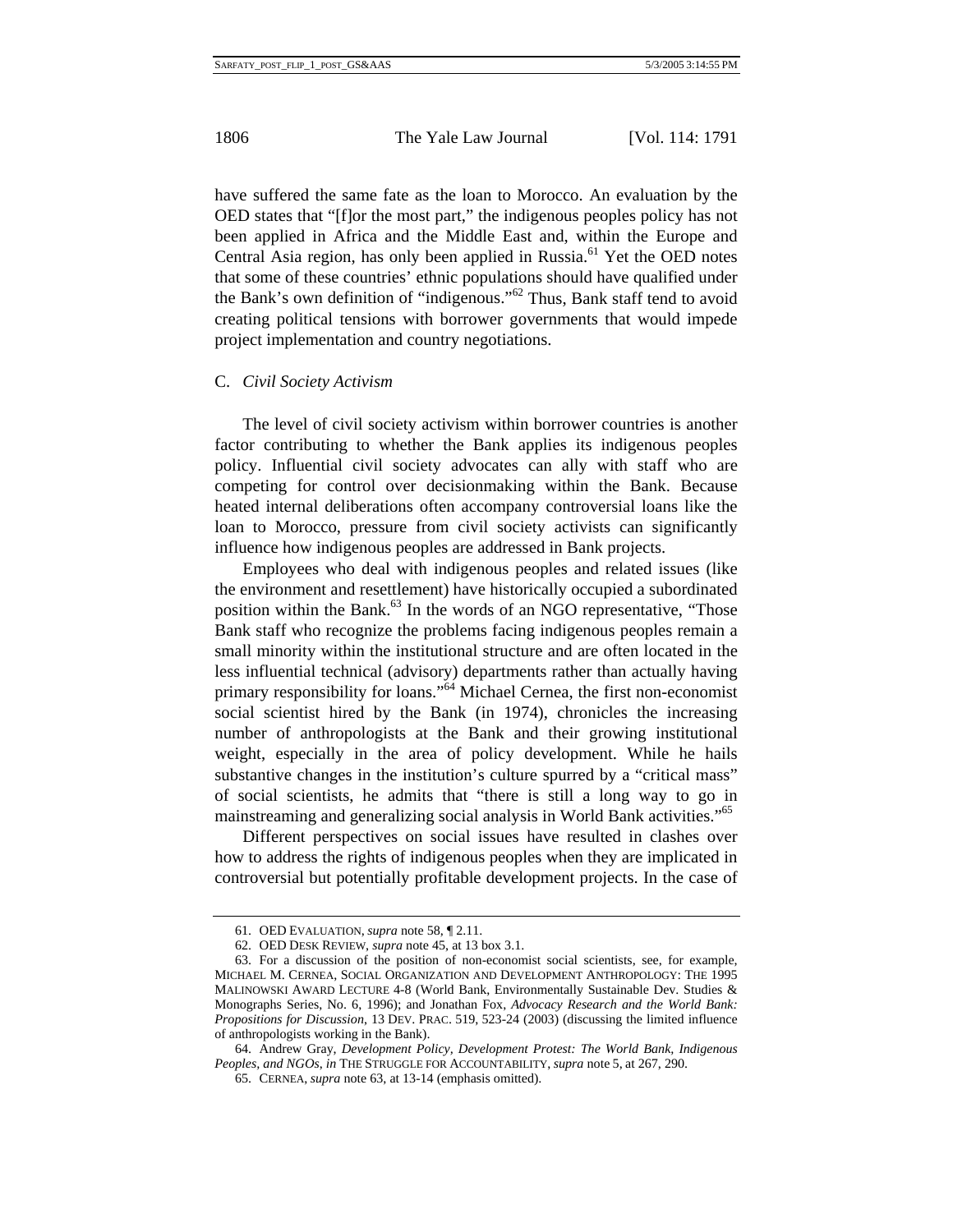the loan to Morocco, there were likely minority voices within the Bank who advocated for identifying the Berbers as indigenous and canceling the loan following Morocco's refusal to accept the indigenous peoples policy. While the Bank does not publicize internal discussions among staff that lead to loan decisions, evidence from other projects concerning indigenous peoples suggests what may have happened in the case of the loan to Morocco.

For example, during the late 1980s and early 1990s, an internal conflict arose between the Bank's energy and environment departments over the Mount Apo geothermal plant project in the Philippines.<sup>66</sup> The departments issued conflicting recommendations on whether the Bank should allocate funding for the Mount Apo project from an already approved Bank energy sector loan. Because Mount Apo is one of the richest botanical reserves in Southeast Asia and the ancestral home of six indigenous groups, a Bank loan to construct power plants and support oil exploration at the site raised serious indigenous rights and environmental concerns. While the energy department expressed support for the geothermal project at Mount Apo, the environment department wanted to find an alternative site for the project.<sup>67</sup> NGOs and local community groups capitalized on this internal division as they constructed a transnational alliance against the project.<sup>68</sup>

Because of growing internal and external pressure, the Bank concluded in mid-1992 that the project proposal did not adequately take account of local groups or consider the cultural and religious importance of the area to indigenous peoples.69 As a result, the Philippine government had to withdraw its request to allocate funding to the project. Why did activists allied with sympathetic Bank staff ultimately sway internal decisionmaking over this project while they likely had little influence over the one in Morocco? The answer lies in the presence of concurrent outside pressure from a transnational network of activists.

The level of civil society activism in potential borrower countries can influence how internal conflicts play out within the ranks of Bank employees. The leverage of environmentalists and anthropologists over Bank decisionmaking is often strongest when there is concurrent external pressure by NGOs that are ready to exploit these internal divisions.<sup>70</sup> This is more likely to occur in regions where strong civil society movements exist

<sup>66.</sup> *See* Antoinette G. Royo, *The Philippines: Against the People's Wishes, the Mt*. *Apo Story*, *in* THE STRUGGLE FOR ACCOUNTABILITY, *supra* note 5, at 151, 159.

<sup>67.</sup> *Id*. at 158-59.

<sup>68.</sup> *Id*. at 169.

<sup>69.</sup> *Id*. at 160.

<sup>70.</sup> The cancellation of Nepal's Arun III Hydroelectric Dam was in part due to "the *reciprocal interaction* between external critics and . . . insider advocates of environmental and social concerns within the Bank." Jonathan A. Fox & L. David Brown, *Introduction*, *in* THE STRUGGLE FOR ACCOUNTABILITY, *supra* note 5, at 1, 4. Although a number of factors generally contribute to the Bank's cancellation of a loan, the alliance between civil society critics and internal Bank dissidents can play a role.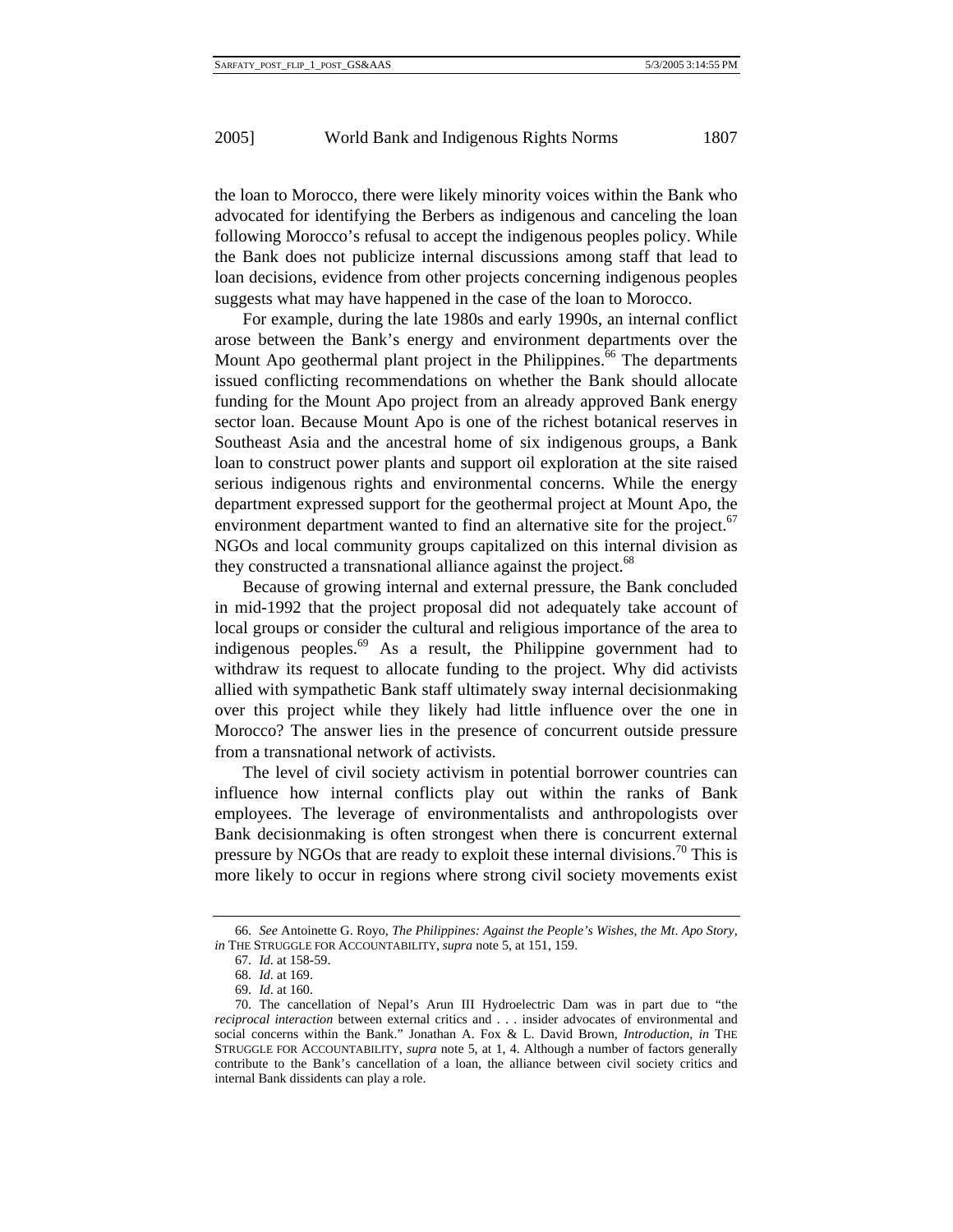and where local NGOs have ties to international NGOs (often based in the United States or Europe). The most politically mobilized community-based organizations and NGOs concerned with indigenous rights exist in Latin America, as compared to those in Africa and Asia.<sup>71</sup> High levels of civil society participation can create external pressure on the Bank. This pressure strengthens the hand of Bank staff who are advocating for the application of the indigenous peoples policy, especially when governments are reluctant to institute the required protections.

Part of the reason for the discrepancy in civil society activism across geographic regions is that countries in Latin America have generally been more supportive of indigenous rights than those in other regions: Of the seventeen countries that have ratified International Labor Convention 169 (the only legally binding international instrument on indigenous and tribal peoples), thirteen are Latin American and Caribbean countries.<sup>72</sup> In countries with supportive political and legal environments for indigenous rights, civil society organizations are often allowed to thrive, which enables them to exert influence over Bank decisionmaking and push the Bank toward rigorous application of the indigenous peoples policy.<sup>73</sup>

According to an OED evaluation, countries in Latin America and the Caribbean adopted an approach that was highly consistent with that required by OD 4.20.<sup>74</sup> In contrast, even when OD 4.20 was applied to countries in Africa and the Middle East, the approach adopted to protect indigenous peoples was typically inconsistent with the approach outlined in the policy.<sup>75</sup> Uneven policy application across geographic regions is also apparent with respect to the Bank's involuntary resettlement policy, with the Latin America and Caribbean region receiving the highest performance rating.76 Thus, a borrower country's political and legal climate and the level

<sup>71.</sup> *See* Russel Lawrence Barsh, *Indigenous Peoples in the 1990s: From Object to Subject of International Law?*, 7 HARV. HUM. RTS. J. 33, 70-78 (1994); Siegfried Wiessner, *Rights and Status of Indigenous Peoples: A Global Comparative and International Legal Analysis*, 12 HARV. HUM. RTS. J. 57, 74-92 (1999).

<sup>72.</sup> International Labour Organisation: Convention Concerning Indigenous and Tribal Peoples in Independent Countries, *adopted* June 27, 1989, 28 I.L.M. 1382 (entered into force Sept. 5, 1991).

<sup>73.</sup> *See* Kingsbury, *supra* note 23, at 328 ("In other [borrowing] states, especially where indigenous groups are politically organized and familiar with Bank policy, the Bank is almost inevitably drawn into processes of social group self-identification and definition. . . . [T]he Bank has sometimes worked directly with indigenous political organizations where the state government accepts this.").

<sup>74.</sup> OED EVALUATION, *supra* note 58, ¶ 2.16.

<sup>75.</sup> *Id*. ¶ 2.18.

<sup>76.</sup> A 1994 Bank report documented disparities across regions in the amount of Bank supervision in projects over the implementation of resettlement plans. It found that Bank task managers in Latin America and the Caribbean supervised on a regular basis, with 100% of projects supervised at least once per year. In contrast, the amount of supervision for resettlement projects in other regions was less regular or intermittent—68% of projects in South Asia, 50% in Europe and Central Asia, 47% in Africa, 42% in East Asia and the Pacific, and 33% in the Middle East and North Africa. ENVT. DEP'T, WORLD BANK, PAPER NO. 032, RESETTLEMENT AND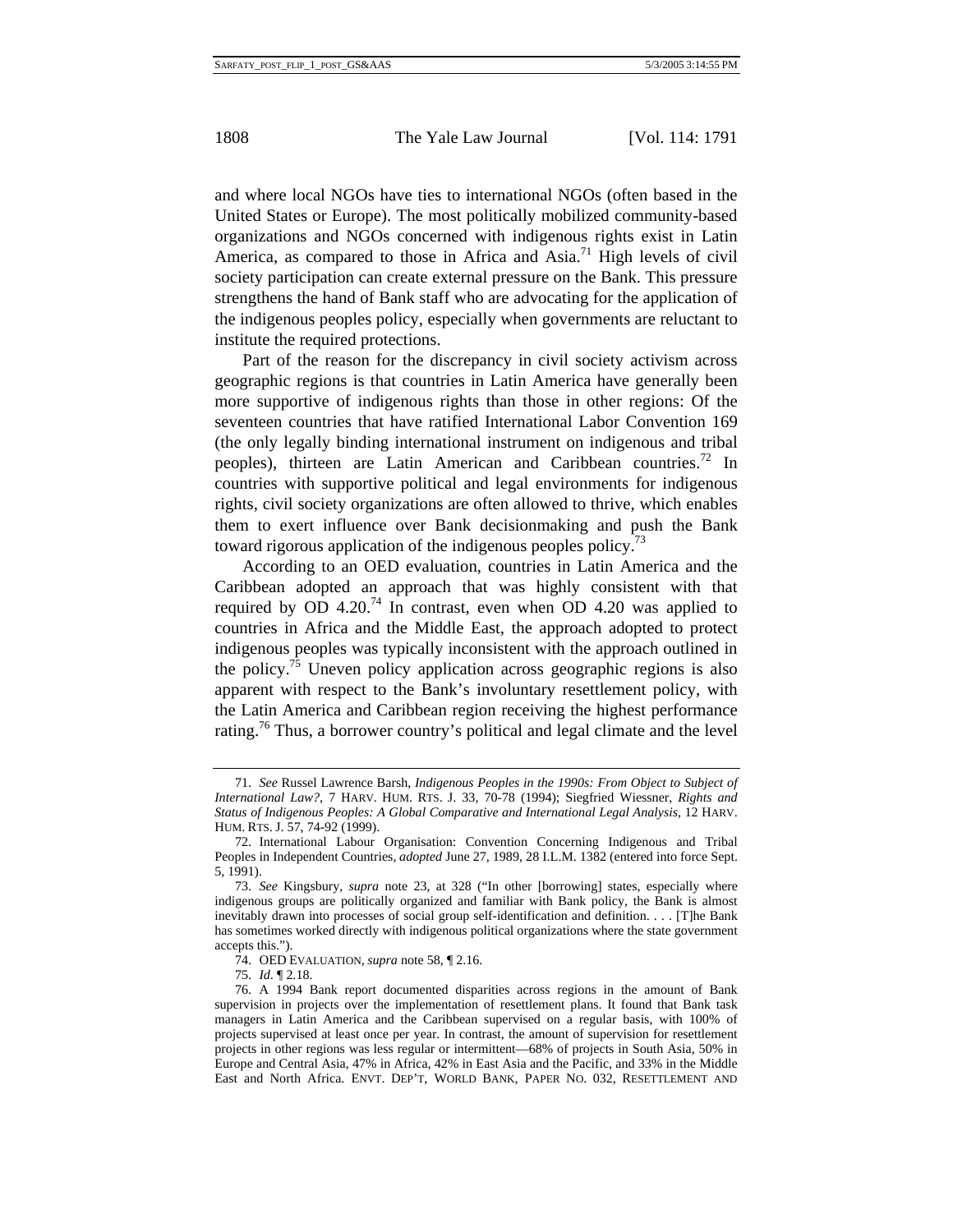of civil society activism may facilitate the effective operationalizing of indigenous rights norms.

#### III. INDIGENOUS RIGHTS NORM COMPLIANCE

Conventional scholarship on norms emphasizes the way international institutions like the World Bank pressure states to comply with international norms.<sup>77</sup> Yet this focus fails to explain the fluid role played by the Bank in norm compliance—i.e., how domestic actors may exert pressure on the Bank to neglect or even violate its own norms. Rather than serving as the agent of influence over borrower countries with respect to indigenous rights norms, the Bank can sometimes serve as the object of influence and, as a result, appear to be a mere follower in the process of norm compliance. This occurs in situations where state governments have a strong power base and refuse to implement Bank standards that are inconsistent with their less rigorous national safeguard systems. In Part II, I demonstrated that implementation of Bank policies may be influenced by domestic political and legal constraints and levels of civil society activism. In this Part, I explain what this phenomenon indicates about the institution's fluid role in the transnational legal process. I then propose a strategy for promoting indigenous rights norm internalization within borrower countries and the Bank itself.

#### A. *Rethinking the Dynamics of Norm Emergence and Internalization*

This study of the World Bank and its indigenous peoples policy can help us understand how theories of norm compliance, particularly transnational legal process theory, can be applied in practice.<sup>78</sup> Transnational legal process theory aims to explain how "interlinked rules of domestic and international law develop, and [how] interlinked processes of domestic and international compliance come about."79 It derives from the international legal process school, whose proponents included Abram Chayes and Antonia Handler Chayes, Thomas Ehrlich, and Andreas Lowenfeld.<sup>80</sup> International legal process scholars were interested in how

DEVELOPMENT: THE BANKWIDE REVIEW OF PROJECTS INVOLVING INVOLUNTARY RESETTLEMENT 1986-1993, at 154-56 & tbl.6.1 (1996).

<sup>77.</sup> *See, e*.*g*., Finnemore & Sikkink, *supra* note 8.

<sup>78.</sup> *See* Koh, *Why Obey?*, *supra* note 7.

<sup>79.</sup> Harold Hongju Koh, *International Law as Part of Our Law*, 98 AM. J. INT'L L. 43, 56 (2004).

<sup>80.</sup> *See* ABRAM CHAYES & ANTONIA HANDLER CHAYES, THE NEW SOVEREIGNTY: COMPLIANCE WITH INTERNATIONAL REGULATORY AGREEMENTS (1995); 1-2 ABRAM CHAYES, THOMAS EHRLICH & ANDREAS F. LOWENFELD, INTERNATIONAL LEGAL PROCESS: MATERIALS FOR AN INTRODUCTORY COURSE (1968); THOMAS EHRLICH & MARY ELLEN O'CONNELL, INTERNATIONAL LAW AND THE USE OF FORCE (1993).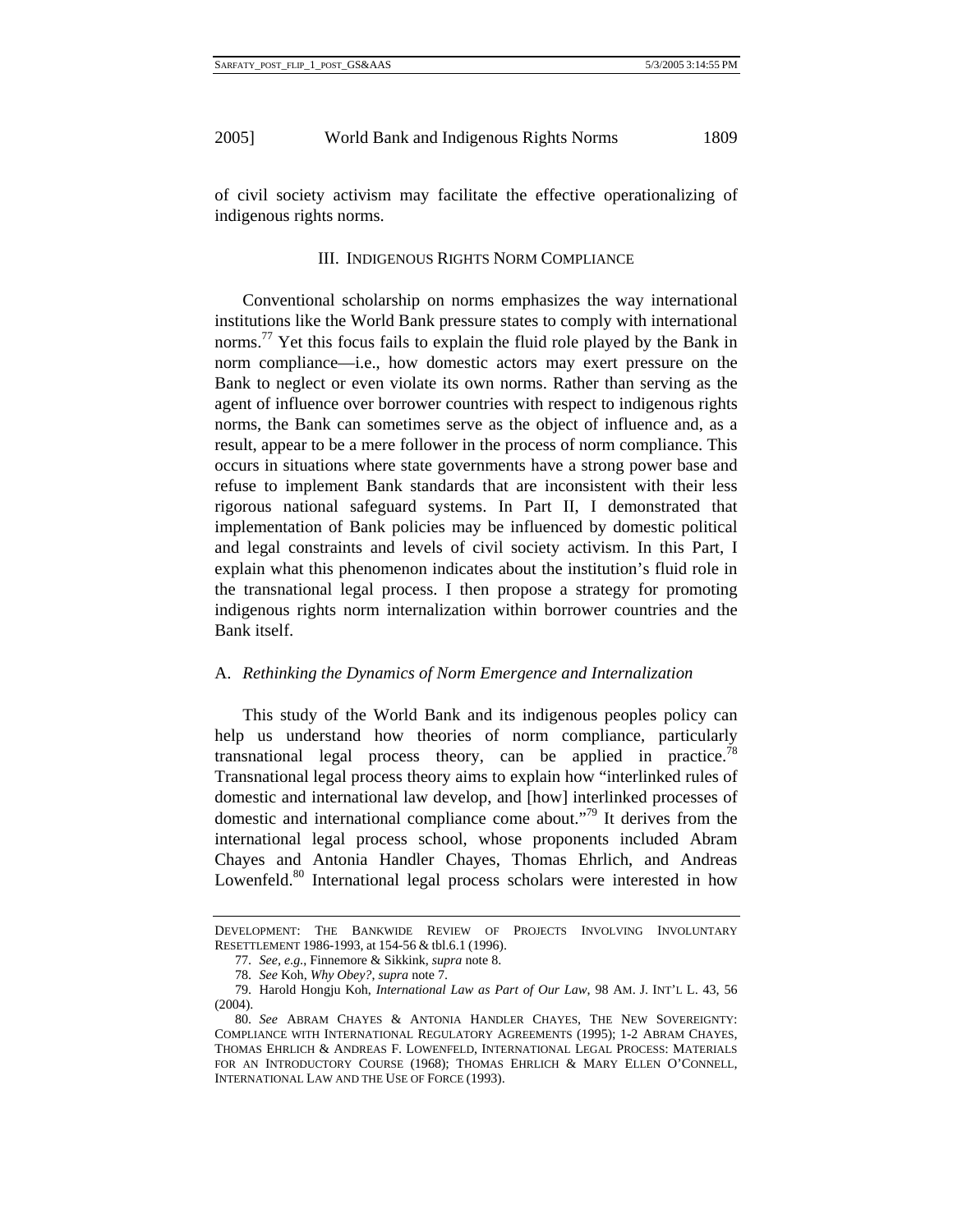law works in international society and how international rules are incorporated in political decisionmaking. Transnational legal process theory extends this inquiry into a study of the relationship between international norms and domestic legal processes in an attempt to answer the question of why nations obey international law.

The theory outlines three phases: interaction, interpretation, and internalization. What I refer to as norm emergence corresponds to the interaction phase. According to the theory's most vocal proponent, Harold Koh,

One or more transnational actors provokes an *interaction* (or series of interactions) with another, which forces an *interpretation* or enunciation of the global norm applicable to the situation. By so doing, the moving party seeks not simply to coerce the other party, but to *internalize* the new interpretation of the international norm into the other party's internal normative system.<sup>81</sup>

This process is catalyzed by "transnational norm entrepreneurs" (i.e., nongovernmental actors, both individuals and organizations) and transnational issue networks, which advocate for the adoption and diffusion of new norms.82 The key factor in the transnational legal process is repeated participation, which "helps to reconstitute national interests, to establish the identity of actors as ones who obey the law, and to develop the norms that become part of the fabric of emerging international society."83

While norm emergence and internalization are critical moments in the transnational legal process, the dynamics of these stages have been insufficiently elucidated in previous literature.<sup>84</sup> I have shown that in the interaction (or emergence) stage, external actors can exploit tensions within an international institution and play the institution against itself. Furthermore, in the internalization stage, governments both influence and are influenced by the World Bank. Thus, one must supplement the conventional model of transnational legal process theory with a more nuanced version.

A conventional version of transnational legal process theory as applied to the Bank and indigenous rights norms would proceed as follows: First, norm entrepreneurs and transgovernmental advocacy networks trigger interactions with the Bank and put indigenous rights considerations on its agenda. Second, the Bank interprets its mandate and Articles of Agreement

<sup>81.</sup> Koh, *Why Obey?*, *supra* note 7, at 2646.

<sup>82.</sup> Koh, *Bringing International Law Home*, *supra* note 7, at 647, 649. For a discussion of issue networks, see KECK & SIKKINK, *supra* note 8.

<sup>83.</sup> Koh, *Why Obey?*, *supra* note 7, at 2655.

<sup>84.</sup> *See* David H. Moore, *A Signaling Theory of Human Rights Compliance*, 97 NW. U. L. REV. 879, 881 (2003) ("Transnational legal process theory fails to explain how human rights principles become internalized domestically.").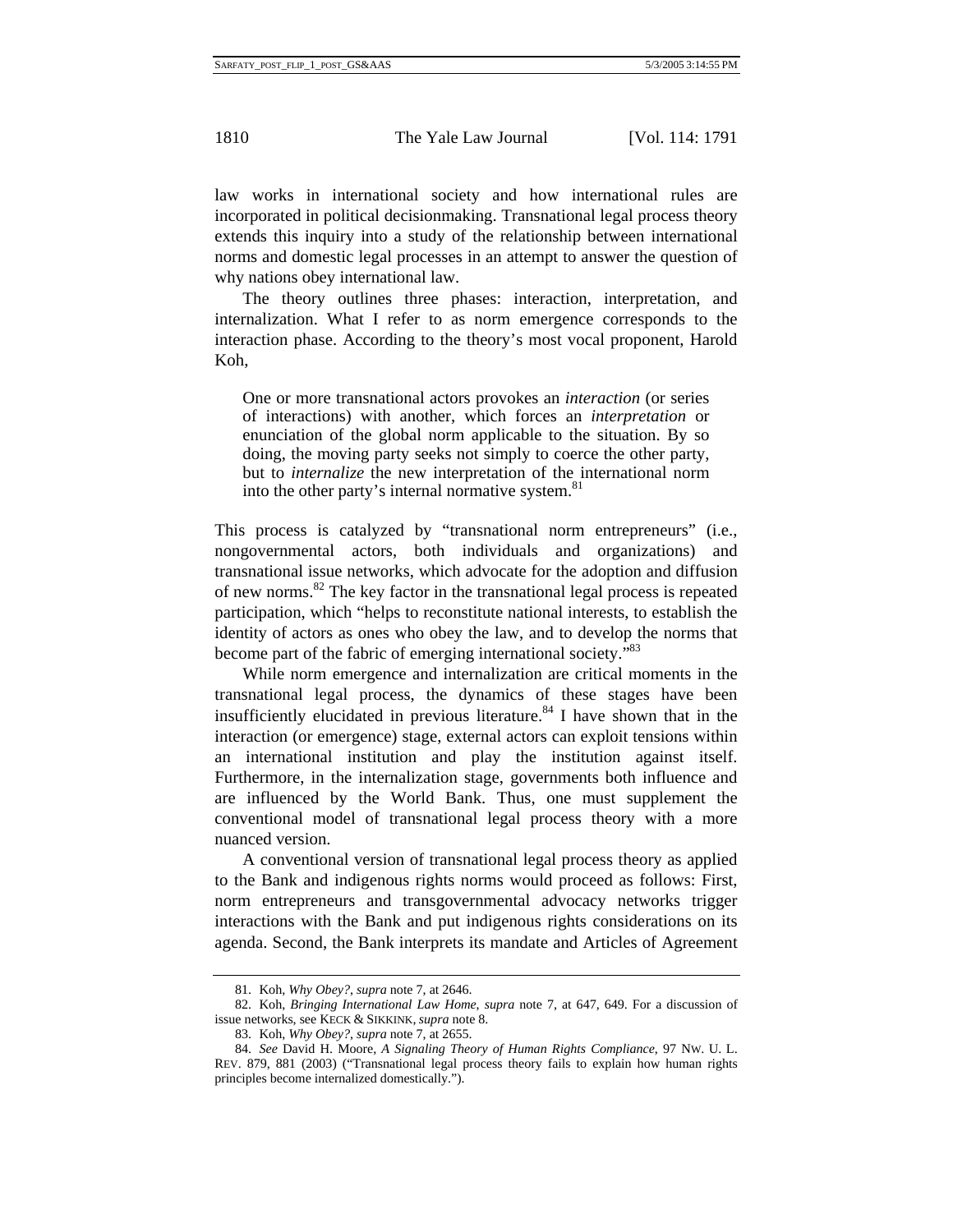to allow for the recognition of indigenous rights norms, particularly through the adoption of an indigenous peoples policy. Third, the Bank implements its policy in borrower countries and provokes the internalization of indigenous rights norms into domestic law. In this manner, international norms win approval and lead to domestic compliance.

Here is the more nuanced version of transnational legal process theory that I propose: First, norm entrepreneurs and transgovernmental advocacy networks trigger interactions with the Bank. *Concurrently, advocates within the Bank pressure it to adopt reforms*. *Resulting alliances between internal and external advocates create a dialogue over how to balance indigenous rights and development goals*. The advocates succeed in putting indigenous rights considerations on the institution's agenda. Second, the Bank interprets its mandate and Articles of Agreement to allow for the recognition of indigenous rights norms, particularly through the adoption of an indigenous peoples policy. Third, the Bank *attempts to* implement its policy in borrower countries and provoke the internalization of indigenous rights norms into domestic law. *Aided by civil society activists, it sometimes must overcome domestic legal and political constraints, which threaten to reverse the process of norm internalization by pressuring the Bank itself not to comply with its own norms*.

This version, particularly its account of the interaction and norm internalization stages, is substantiated by the Bank's historical progression toward adopting human-rights-related reforms, including norms on indigenous peoples' rights. First, I discuss the interaction phase. In the 1980s and early 1990s, human rights NGOs and indigenous peoples pressured the Bank to adopt an operational policy in accordance with indigenous rights norms being formulated in a variety of public international legal forums.<sup>85</sup> Disaffected Bank employees, often anthropologists and sociologists who felt that their voices were being ignored in Bank decisionmaking, supported the campaign of external advocates. These internal reformers increased pressure on management to

<sup>85.</sup> Customary international law on the rights of indigenous peoples has been slowly emerging over the past two decades as part of a growing international movement for indigenous rights. *See, e*.*g*., S. JAMES ANAYA, INDIGENOUS PEOPLES IN INTERNATIONAL LAW 61-72 (2d ed. 2004) (tracing the emergence of norms of customary international law on indigenous peoples from early activity at the United Nations in the 1970s to the writing of the U.N. Draft Declaration on the Rights of Indigenous Peoples in 1994 and the case of *Mayagna (Sumo) Awas Tingni Community v*. *Nicaragua*, 2001 Inter-Am. Ct. H.R. (ser. C) No. 79 (Aug. 31, 2001), before the Inter-American Court of Human Rights in 2001). The global process of indigenous standard setting is taking place in a variety of forums, including the International Labour Organization, the United Nations, and the Organization of American States. *See* International Labour Organisation, *supra* note 72; U.N. Econ. & Soc. Council [ECOSOC], Sub-Comm'n on Prevention of Discrimination & Prot. of Minorities, Working Group on Indigenous Populations, *Draft Declaration on the Rights of Indigenous Peoples*, U.N. Doc. E/CN.4/Sub.2/1994/2/Add.1 (Aug. 26, 1994); Proposed American Declaration on the Rights of Indigenous Peoples, Inter-Am. C.H.R., OEA/Ser.L/V/II.95, doc. 7 rev. 625 (1997), *available at* http://www.cidh.org/annualrep/ 96eng/chap.4.htm.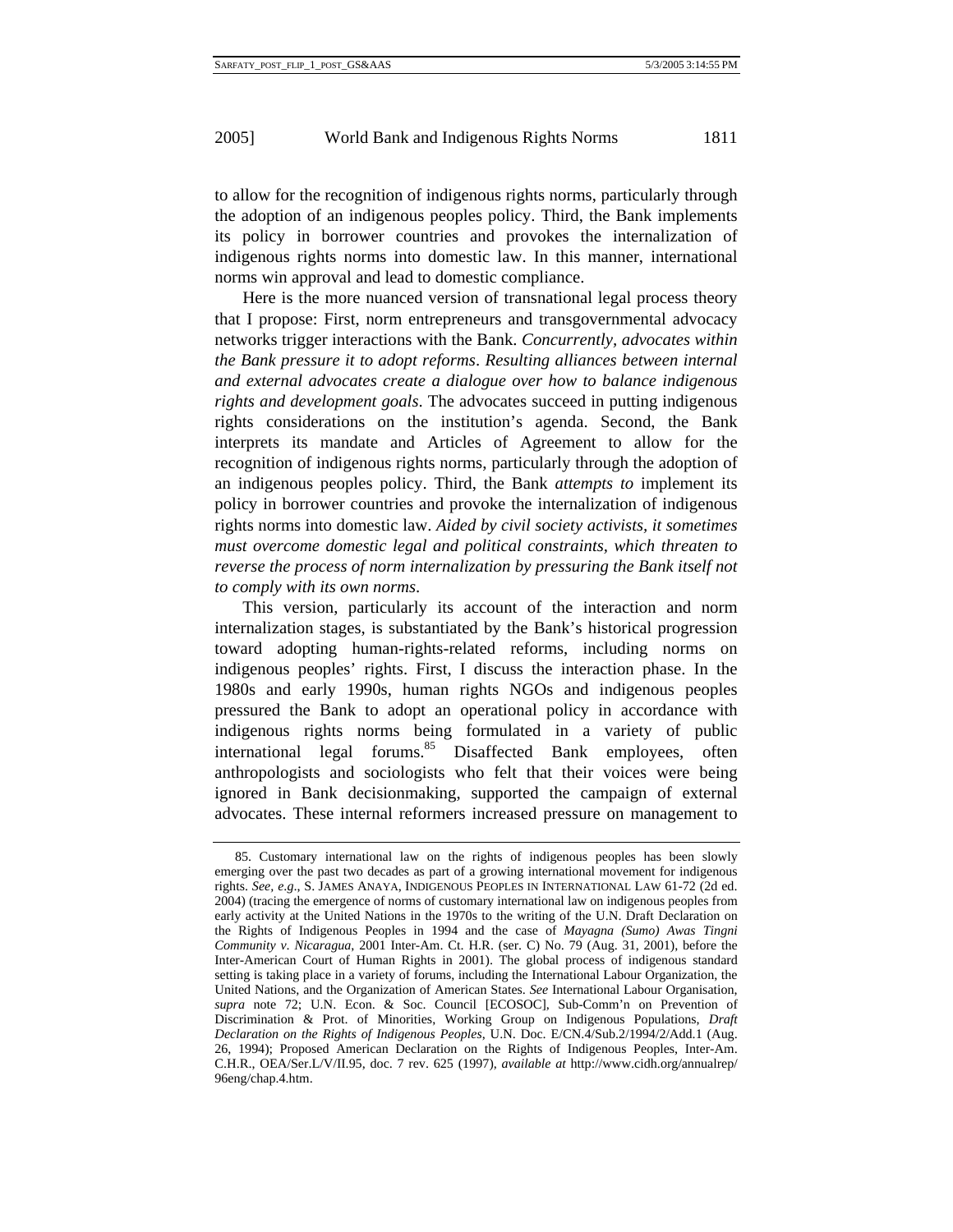place more emphasis on other noneconomic concerns such as civil society participation, the environment, and the displacement of vulnerable populations.86 For example, Bank social scientists employed NGO pressure to urge the Bank to develop a formal policy on involuntary resettlement in  $1980$ <sup>87</sup> This evidence suggests the contested nature of decision making within the Bank, which allowed for a dialogic process of norm emergence between internal and external actors.

Once its indigenous peoples policy was adopted, the Bank began to apply the policy to borrower countries to encourage them to internalize indigenous rights norms. These countries often embrace such norms in order to enhance their reputation in the international community and secure loans from the Bank. But additional evidence demonstrates that this is not always the case: Norm internalization may depart from the conventional model in cases where the Bank faces domestic political and legal constraints when attempting to influence countries to internalize these norms.

When countries express an unwillingness to comply with the indigenous peoples policy, the Bank may be induced not to apply the policy, unless it faces enough civil society pressure. Institutional incentives further motivate employees to approve loans to these countries. As a result, the Bank ends up not implementing its own norms. By not applying its policy in situations when it should, it becomes a norm breaker.<sup>88</sup> In other words, while international organizations like the Bank often act as agents of norm internalization in countries, they may sometimes become the *objects* of reverse norm internalization. The Bank's failure to comply with its own norms threatens to undermine its attempts to achieve norm compliance in borrower countries.

#### B. *A Two-Pronged Strategy for Norm Internalization*

Why has the World Bank's participation in the transnational legal process not translated into consistently effective implementation of its indigenous peoples policy in borrower countries? In following the

<sup>86.</sup> *See* Jonathan A. Fox, *When Does Reform Policy Influence Practice? Lessons from the Bankwide Resettlement Review*, *in* THE STRUGGLE FOR ACCOUNTABILITY, *supra* note 5, at 303, 334 ("Although dealing with NGO critics can provoke ideological and professional dissonance, insider reformists are nevertheless well aware that advocacy groups create an enabling environment that bolsters their own leverage.").

<sup>87.</sup> The involuntary resettlement policy was amended in 1986 and 1990 and made public in 1988. *Id*. at 308.

<sup>88.</sup> Whether the Bank is prompted to grant loans to countries that violate, or at least disregard, certain norms may depend on how much value the Bank places on these norms as opposed to others. Does the Bank's underperformance in implementing its indigenous peoples policy suggest that indigenous rights is not a norm of high value? The question of which norms matter under what conditions is beyond the scope of this Note but is worthy of further research.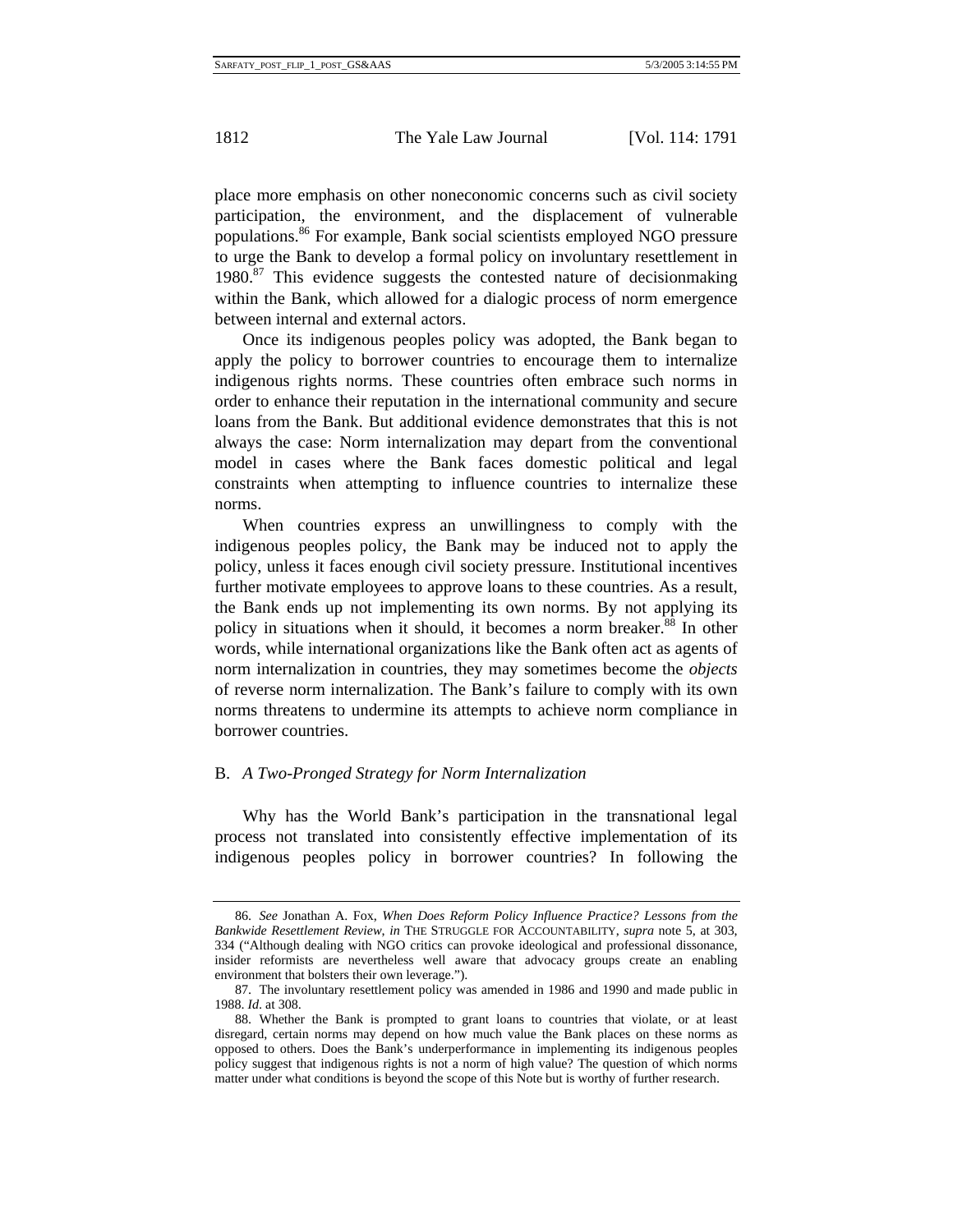normative approach of the new international legal process school,  $8^9$  I offer a strategy for increasing internalization of indigenous rights norms within both the Bank and borrower countries. While I primarily address these proposals to indigenous rights advocates, Bank staff would also benefit from heeding the advice on institutional reform. My prescription for domestic internalization is not particularly new, but advocates have underemphasized this strategy in favor of focusing on internalization within the Bank.

I argue that advocates and Bank staff must invest resources in promoting internalization within borrower countries. Martha Nussbaum astutely observes that "the implementation of such principles must be left, for the most part, to the internal politics of the nation in question, although international agencies and other governments are justified in using persuasion—and in especially grave cases economic or political sanctions—to promote such developments."<sup>90</sup> In other words, an implementation strategy cannot be effective if it bypasses the state.

In their communications with the Bank, indigenous rights NGOs have primarily focused on provoking meaningful interactions with Bank management and attempting to generate a favorable interpretation of norms. However, they have failed to devote enough efforts to the third and critical step toward obedience under the transnational legal process theory—norm internalization. In order to promote compliance with indigenous rights norms, advocates must encourage internalization in both the Bank and its borrower countries. Because a borrower country's political position with respect to indigenous peoples influences the Bank's application of its policies, I argue for a two-pronged strategy that addresses internalization within both entities.

Internalizing indigenous rights norms in the culture of the Bank means incorporating the norms into its identity. The adoption of an indigenous peoples policy in 1992 represented a first step toward political internalization within the institution—i.e., when the Bank "elite" accepted indigenous rights norms and adopted them as a matter of policy.<sup>91</sup> However, this moment of norm enunciation has not led to a pull toward obedience within the lower ranks of the Bank hierarchy. Political internalization within the institution has not been sufficient. What is missing is social internalization, "when a norm acquires so much public legitimacy that there is widespread general obedience to it." $\frac{92}{2}$ 

<sup>89.</sup> *See* Mary Ellen O'Connell, *New International Legal Process*, 93 AM. J. INT'L L. 334, 337-39 (1999).

<sup>90.</sup> MARTHA C. NUSSBAUM, WOMEN AND HUMAN DEVELOPMENT: THE CAPABILITIES APPROACH 105 (2000).

<sup>91.</sup> Koh, *Why Obey?*, *supra* note 7, at 2656-57.

<sup>92.</sup> *Id*. at 2656.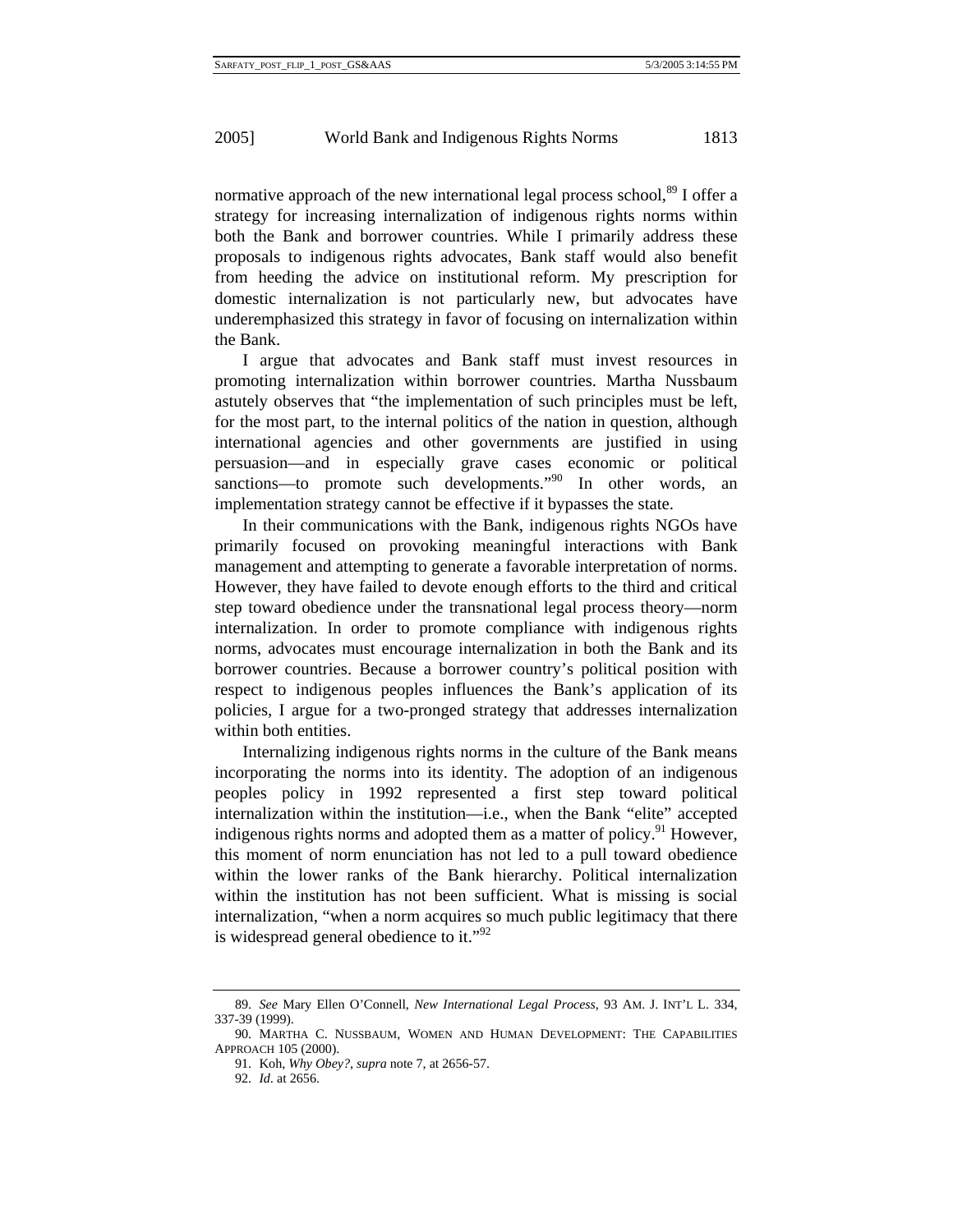Social internalization in the Bank would mean that employees interpreted indigenous rights promotion as an essential part of the institution's mandate of poverty reduction. In economic terms, indigenous rights would be recognized as a global public good. Because indigenous peoples are among the poorest and most excluded populations in many countries, promoting their development through culturally compatible programs would facilitate significant improvements in countries' overall economic situations. In order to further social internalization, NGOs must focus on promoting a favorable interpretation of the Bank's Articles of Agreement, which state that the Bank "shall not interfere in the political affairs of any member" and that "[o]nly economic considerations shall be relevant to their decisions."93 A favorable interpretation of the Articles would define indigenous rights as not only a political issue but also one with indirect economic implications.

Social internalization would also require that the Bank address constraints arising from the institution's staff-incentive structure. Employees have a financial disincentive to apply the indigenous peoples policy, which reflects an institutional bias toward time efficiency and effective resource management: They are rewarded for getting the most money out the door and carrying out the largest number of loans.<sup>94</sup> Applying the policy would mean devoting additional resources to institute culturally compatible measures (such as indigenous peoples development plans based on data gathered from anthropological studies conducted by the Bank) and negotiating with countries that lacked the political will to comply.<sup>95</sup> Some managers, therefore, view the protection of indigenous rights as an onerous requirement that stifles their efforts to efficiently process loans. According to a staff survey conducted by the Bank's Operations Evaluation Department, "[T]here is a perception among respondents that task teams do not have adequate resources to implement the OD."<sup>96</sup> Among the respondent comments was the following statement: "[T]o work in areas with [indigenous peoples] a TTL [task team leader] is

<sup>93.</sup> Articles of Agreement, *supra* note 12, art. IV, § 10, 60 Stat. at 1449, 2 U.N.T.S. at 158.

<sup>94.</sup> Financial concerns also influence the level of compliance with the Bank's environmental assessment policy. Because full compliance is seen as unreasonably expensive by some borrower countries and Bank management, "[l]oans go through more smoothly when compliance is not questioned, satisfying the Bank's financiers and getting borrowers the money they need more quickly." Natalie Laura Bridgeman, Note, *World Bank Reform in the "Post-Policy" Era*, 13 GEO. INT'L ENVTL. L. REV. 1013, 1025 (2001).

<sup>95.</sup> An indigenous peoples development plan includes an assessment of the country's legal framework as it relates to indigenous peoples, baseline data including up-to-date maps and an analysis of the peoples' social structure and production activities, assistance with the country's recognition of traditional land tenure systems, and a strategy for local participation. Although the indigenous peoples development plan is the borrower country's responsibility under OD 4.20, preparation, appraisal, implementation, and supervision of the plan require significant involvement and technical assistance by Bank staff. 2 OPERATIONAL MANUAL, *supra* note 15, OD 4.20, ¶¶ 15-19 (Indigenous Peoples).

<sup>96.</sup> OED DESK REVIEW, *supra* note 45, ¶ 4.8.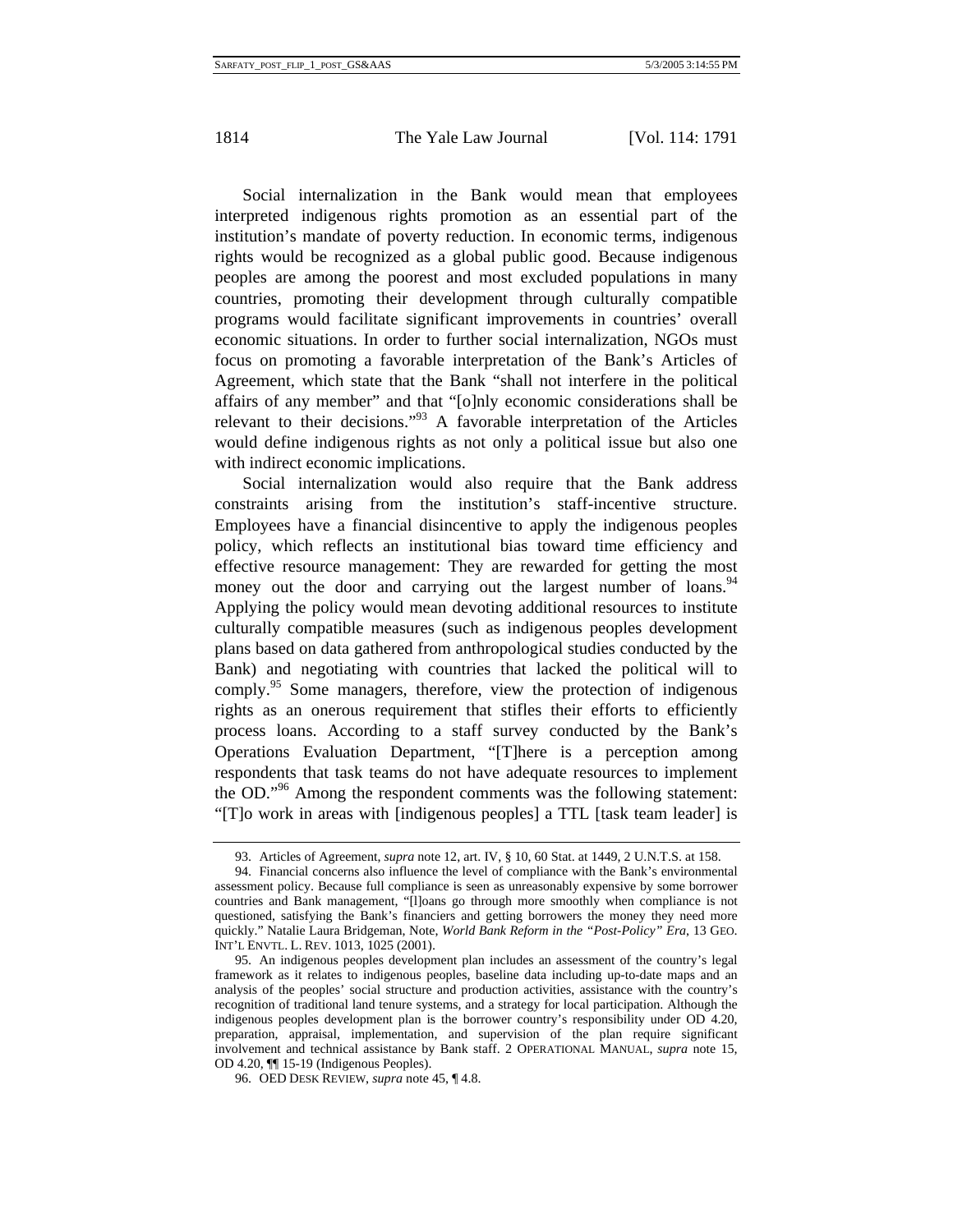forced to prepare long descriptive studies, often of no substantial utility in project design. A TTL thus has an incentive not to involve these areas."<sup>97</sup>

The incentive to get the most money out the door means that managers refrain from enforcing required provisions that may delay the progress of a loan and increase its expense. Preparing indigenous peoples development plans and conducting meaningful consultations with indigenous peoples are two such requirements. Task managers have

a strong incentive to make the loan 'work[,'] . . . . partly because their own success depends on effectively managing aid disbursements and partly because punishments imposed by the Bank for failing to meet Bank conditions lack moral legitimacy. The threat not to make subsequent [loan disbursements] available therefore has relatively low credibility, and the Bank learns to accept partial success.<sup>5</sup>

The pressure to lend money was cited in the Bank's 1992 Wapenhans Report, which studied the effectiveness of its lending operations.<sup>99</sup> According to this report, the key reason for the Bank's decreasing portfolio quality in 1992 was pervasive appraisal optimism and the "loan approval culture" that motivates staff to give more attention to the quantity of lending than to its quality.<sup>100</sup> It is imperative that the Bank address these institutional obstacles, which are impeding social internalization of indigenous rights norms.

As the second prong of a strategy to implement its indigenous rights policy, the Bank should facilitate the internalization of indigenous rights norms in borrower countries. Bank managers should engage in direct dialogue with country governments over indigenous issues during shortand long-term project planning and invest additional resources in building the capacity of indigenous organizations. Countries must recognize that the protection of indigenous rights serves their national interests because indigenous peoples often comprise the poorest and most vulnerable segment of their populations. Although domestic policies that recognize indigenous rights and provide culturally appropriate protections may provoke political or ethnic tensions within countries (because of the implication of differential treatment among citizens and possible historical factors), such

<sup>97.</sup> *Id*. at 26 box 4.2. In addition, domestic political obstacles faced by teams that are preparing indigenous peoples development plans "ha[ve] led to inefficiencies in the application of the OD." *Id*. ¶ 4.9.

<sup>98.</sup> Christopher Gilbert et al., *Positioning the World Bank*, 109 ECON. J. F598, F617 (1999).

<sup>99.</sup> WAPENHANS REPORT, *supra* note 19; *see also* Deborah Moore & Leonard Sklar, *Reforming the World Bank's Lending for Water*, *in* THE STRUGGLE FOR ACCOUNTABILITY, *supra* note 5, at 353, 386; Bridgeman, *supra* note 94.

<sup>100.</sup> WAPENHANS REPORT, *supra* note 19, at 14.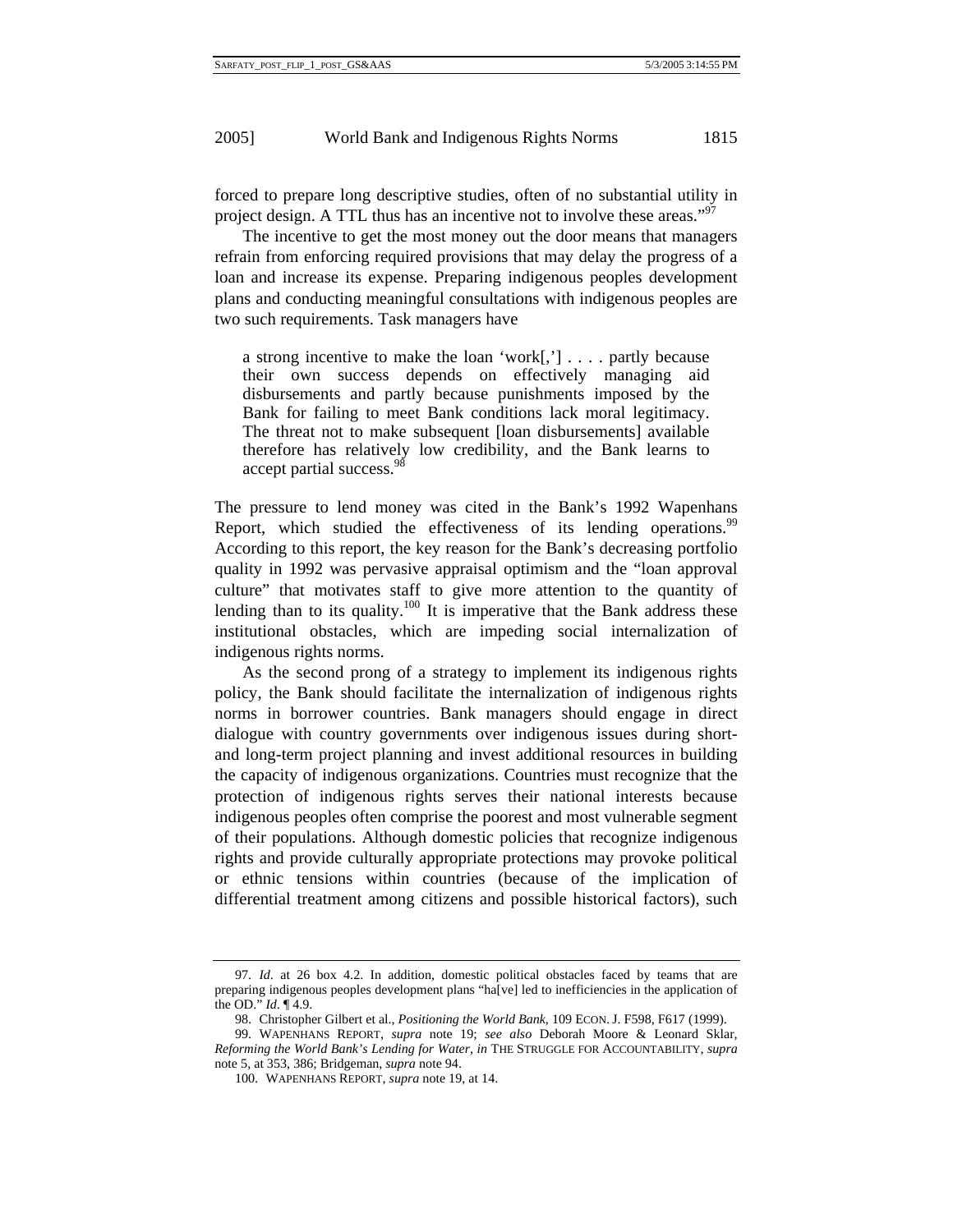policies are a necessary step toward the alleviation of high national poverty rates.

Bank field staff should also address the domestic policy, institutional, and legal frameworks for indigenous peoples when they prepare a country assistance strategy (CAS), which presents the Bank's development plan for a borrower country.101 Including an indigenous peoples development plan on a countrywide scale, for example, in contrast to the standard projectspecific plans, would be consistent with one of the purposes of a CAS: to provide "an assessment of . . . any governance issues related to the government's willingness and capacity to carry out needed reforms."102 The plan would address long-term domestic legal and political reforms that would facilitate the application of the Bank's indigenous peoples policy. In addition, for all projects that may affect indigenous peoples, Bank staff should work directly with community organizations and include them not only in the design but also in the implementation, monitoring, and evaluation of projects.<sup>103</sup> Working directly with communities would build civil society support and thereby strengthen the Bank's efforts to achieve norm internalization in domestic legal and political systems.

Collaboration with other financial institutions would also increase the Bank's leverage in its discussions with borrower countries and would promote a consistent approach to indigenous rights. Like the Bank, many of these institutions must also negotiate between competing economic and political interests when they address the situation of indigenous peoples. Such institutions range from regional development banks (e.g., the Asian Development Bank, the Inter-American Development Bank, and the African Development Bank) to multinational corporations (e.g., Royal Dutch/Shell, WMC Resources Ltd.), many of which are in the process of developing their own policies on indigenous peoples.<sup>104</sup> If financial

<sup>101.</sup> The World Bank normally develops a CAS every one to three years in consultation with the borrower country's government and civil society organizations. This strategy addresses the country's top development priorities, creditworthiness, and past portfolio performance and the level of financial and technical assistance that the Bank seeks to provide the country.

<sup>102. 1</sup> OPERATIONAL MANUAL, *supra* note 15, BP 2.11 Annex A, ¶ 7 (Content of a Country Assistance Strategy Document).

<sup>103.</sup> The Bank has adopted this approach in a limited number of projects. Its Latin America and Caribbean region has implemented a participatory monitoring and evaluation system for several pilot "community-driven development projects" affecting indigenous peoples, particularly in Brazil. These projects aim to give more control over decisions and resources to community groups. However, other regions have yet to fully operationalize this approach in all of their projects.

<sup>104.</sup> The Inter-American Development Bank is currently preparing a policy on indigenous peoples that will likely borrow from that of the World Bank. In addition, many multinational corporations have recently developed codes of conduct that address the protection of indigenous peoples. For example, since 1998 WMC Resources Ltd. has required prospective contractors to declare an intention to develop a local community or indigenous peoples plan. The company's "indigenous policy" highlights its commitment to respecting human rights, cultural diversity, and heritage. *See* WMC Res. Ltd., Sustainability, http://www.wmc.com/sustainability (last visited Apr. 28, 2005).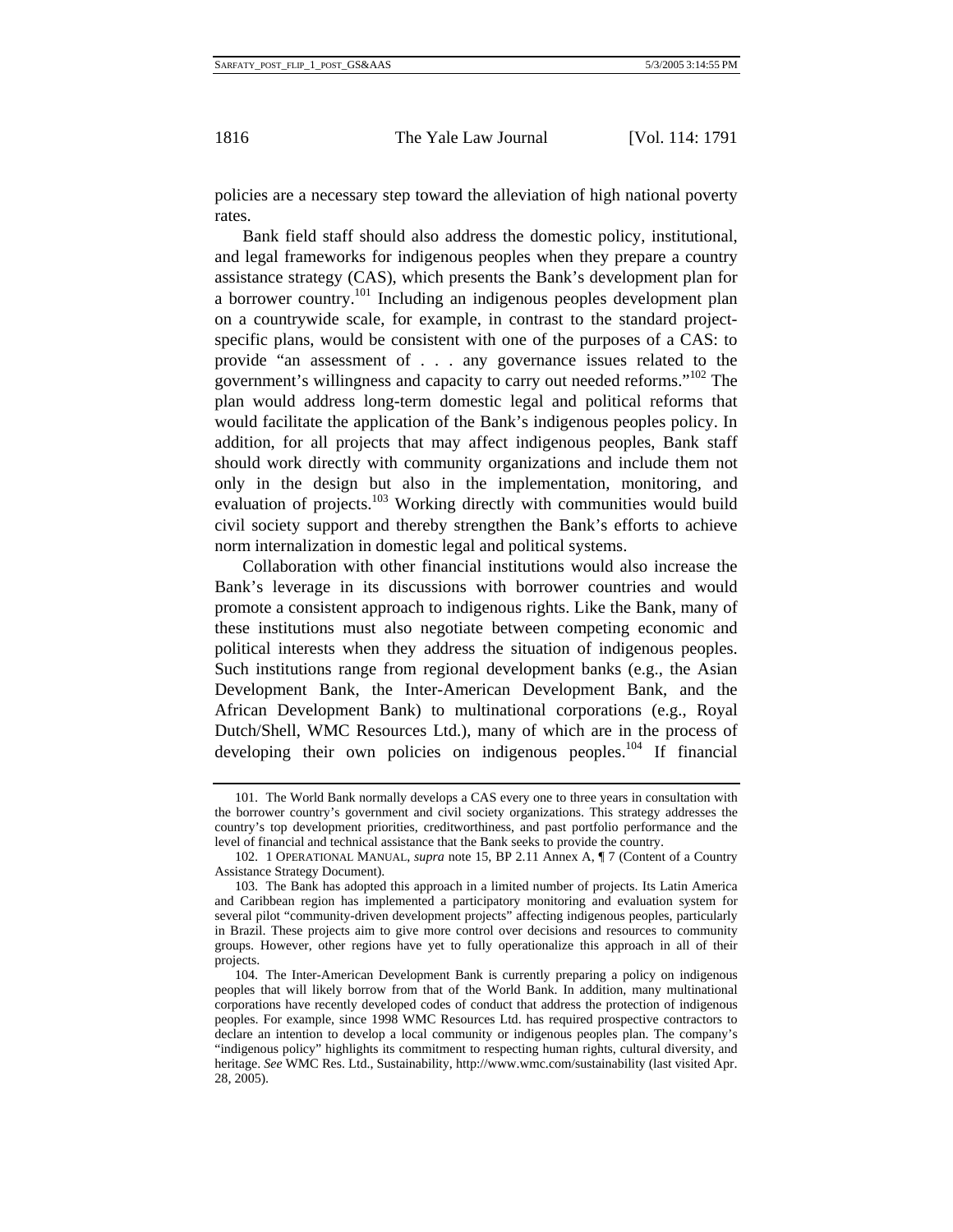institutions cooperate and harmonize their policies on indigenous peoples, countries will be pressured to comply with indigenous rights norms because they will have no alternative funding source.

#### **CONCLUSION**

Many critiques of the World Bank incorrectly assume that the Bank is an institution with uniform interests and a single voice, represented by official policies and documents. In analyses of the Bank's implementation of its safeguard policies, NGOs rarely recognize the multiplicity of perspectives within the institution. Some advocates, for example, may have analyzed the aforementioned decision to grant a loan to Morocco as an indication that the Bank is not committed to indigenous rights. This view would only present a partial picture of what is actually going on inside the organization.

I have demonstrated in this Note that there are alternative opinions within the Bank, such as those of environmentalists and anthropologists, who may be deeply committed to the protection of indigenous rights but who must struggle for influence over Bank decisionmaking. Misrepresentations of the Bank by indigenous rights advocates threaten to derail potential cooperation between the Bank and NGOs to achieve norm internalization in countries. In the long term, advocates may alienate their allies at the institution and hinder the interests of those they represent. When advocates recognize internal power struggles, they can cooperate with sympathetic employees to promote their cause.

Given conflicts within the organizational culture of the Bank, ethnographic fieldwork is necessary to illuminate internal decisionmaking regarding the institution's approach to human rights. By interviewing Bank staff, tracking the loan approval cycle, and observing consultation meetings with civil society organizations, one could uncover the Bank's hidden internal operations. This fieldwork would promote meaningful interactions and partnerships between the institution, advocates, and indigenous peoples who are historically underrepresented in development decisions affecting them. It would also offer lessons for how other international economic organizations, such as the World Trade Organization, can incorporate human rights norms in their operations.

Such a study would contribute to a growing body of literature on the anthropology of institutions, including the nature and shape of bureaucratic power, the conditions that propel changes in organizational ideologies, and the production and circulation of rights-based normative discourses within